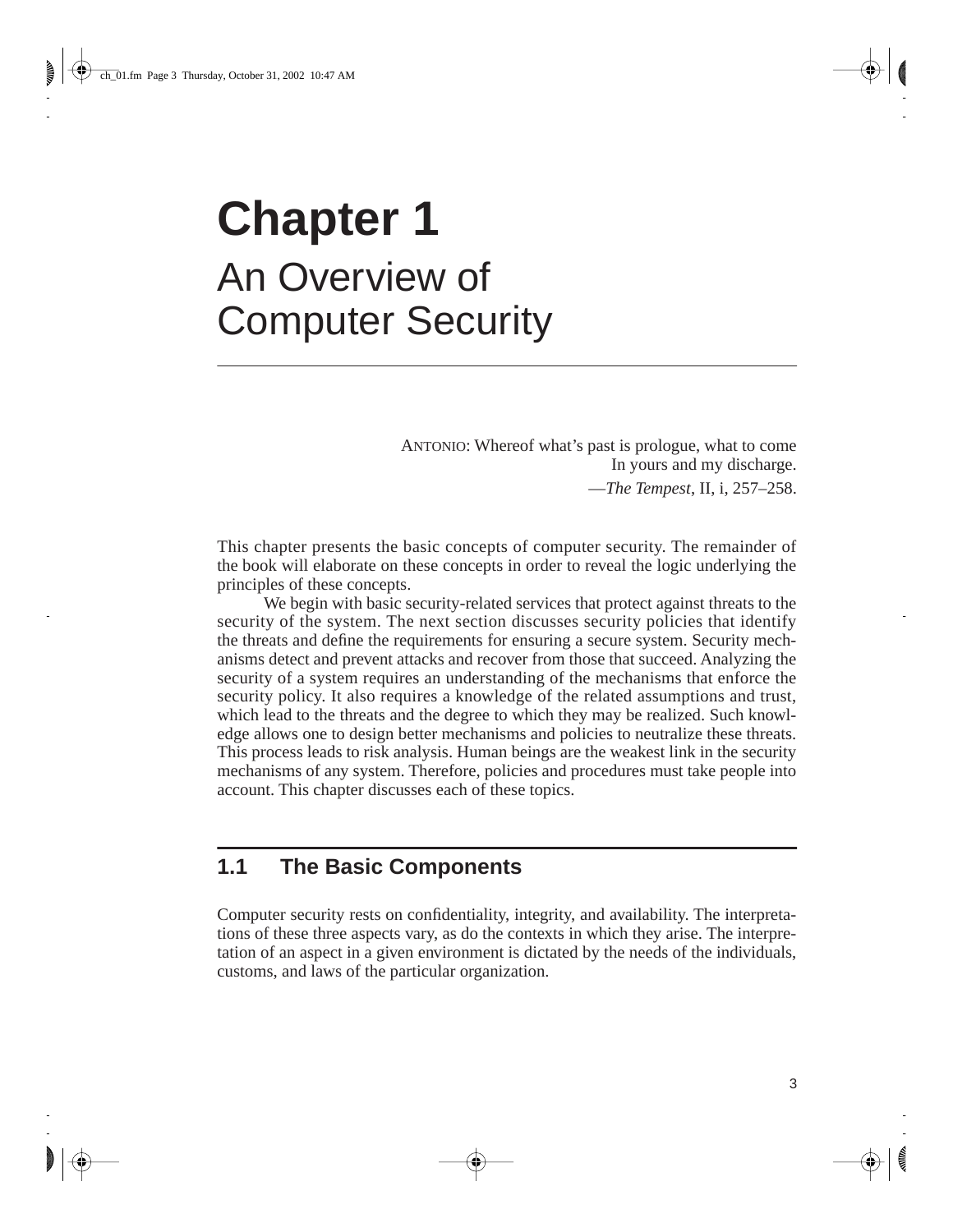### **1.1.1 Confidentiality**

 $\overline{\text{ch}}$ <sup>0</sup>1.fm Page 4 Thursday, October 31, 2002 10:47 AM

Confidentiality is the concealment of information or resources. The need for keeping information secret arises from the use of computers in sensitive fields such as government and industry. For example, military and civilian institutions in the government often restrict access to information to those who need that information. The first formal work in computer security was motivated by the military's attempt to implement controls to enforce a "need to know" principle. This principle also applies to industrial firms, which keep their proprietary designs secure lest their competitors try to steal the designs. As a further example, all types of institutions keep personnel records secret.

Access control mechanisms support confidentiality. One access control mechanism for preserving confidentiality is cryptography, which scrambles data to make it incomprehensible. A *cryptographic key* controls access to the unscrambled data, but then the cryptographic key itself becomes another datum to be protected.

EXAMPLE: Enciphering an income tax return will prevent anyone from reading it. If the owner needs to see the return, it must be deciphered. Only the possessor of the cryptographic key can enter it into a deciphering program. However, if someone else can read the key when it is entered into the program, the confidentiality of the tax return has been compromised.

Other system-dependent mechanisms can prevent processes from illicitly accessing information. Unlike enciphered data, however, data protected only by these controls can be read when the controls fail or are bypassed. Then their advantage is offset by a corresponding disadvantage. They can protect the secrecy of data more completely than cryptography, but if they fail or are evaded, the data becomes visible.

Confidentiality also applies to the existence of data, which is sometimes more revealing than the data itself. The precise number of people who distrust a politician may be less important than knowing that such a poll was taken by the politician's staff. How a particular government agency harassed citizens in its country may be less important than knowing that such harassment occurred. Access control mechanisms sometimes conceal the mere existence of data, lest the existence itself reveal information that should be protected.

Resource hiding is another important aspect of confidentiality. Sites often wish to conceal their configuration as well as what systems they are using; organizations may not wish others to know about specific equipment (because it could be used without authorization or in inappropriate ways), and a company renting time from a service provider may not want others to know what resources it is using. Access control mechanisms provide these capabilities as well.

All the mechanisms that enforce confidentiality require supporting services from the system. The assumption is that the security services can rely on the kernel, and other agents, to supply correct data. Thus, assumptions and trust underlie confidentiality mechanisms.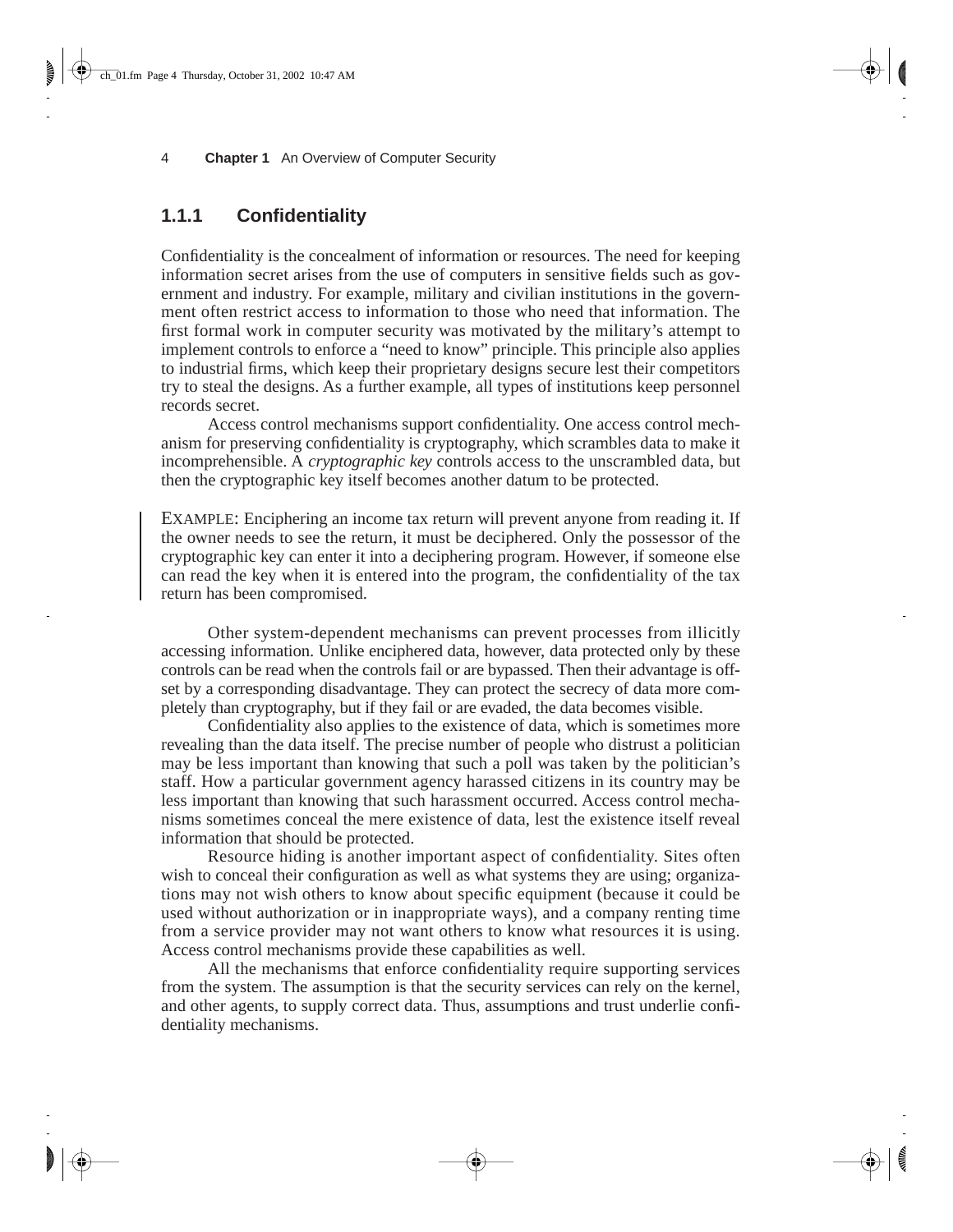## **1.1.2 Integrity**

Integrity refers to the trustworthiness of data or resources, and it is usually phrased in terms of preventing improper or unauthorized change. Integrity includes data integrity (the content of the information) and origin integrity (the source of the data, often called *authentication*). The source of the information may bear on its accuracy and credibility and on the trust that people place in the information.This dichotomy illustrates the principle that the aspect of integrity known as credibility is central to the proper functioning of a system. We will return to this issue when discussing malicious logic.

EXAMPLE: A newspaper may print information obtained from a leak at the White House but attribute it to the wrong source. The information is printed as received (preserving data integrity), but its source is incorrect (corrupting origin integrity).

Integrity mechanisms fall into two classes: *prevention* mechanisms and *detection* mechanisms.

Prevention mechanisms seek to maintain the integrity of the data by blocking any unauthorized attempts to change the data or any attempts to change the data in unauthorized ways. The distinction between these two types of attempts is important. The former occurs when a user tries to change data which she has no authority to change. The latter occurs when a user authorized to make certain changes in the data tries to change the data in other ways. For example, suppose an accounting system is on a computer. Someone breaks into the system and tries to modify the accounting data. Then an unauthorized user has tried to violate the integrity of the accounting database. But if an accountant hired by the firm to maintain its books tries to embezzle money by sending it overseas and hiding the transactions, a user (the accountant) has tried to change data (the accounting data) in unauthorized ways (by moving it to a Swiss bank account). Adequate authentication and access controls will generally stop the break-in from the outside, but preventing the second type of attempt requires very different controls.

Detection mechanisms do not try to prevent violations of integrity; they simply report that the data's integrity is no longer trustworthy. Detection mechanisms may analyze system events (user or system actions) to detect problems or (more commonly) may analyze the data itself to see if required or expected constraints still hold. The mechanisms may report the actual cause of the integrity violation (a specific part of a file was altered), or they may simply report that the file is now corrupt.

Working with integrity is very different from working with confidentiality. With confidentiality, the data is either compromised or it is not, but integrity includes both the correctness and the trustworthiness of the data. The origin of the data (how and from whom it was obtained), how well the data was protected before it arrived at the current machine, and how well the data is protected on the current machine all affect the integrity of the data. Thus, evaluating integrity is often very difficult,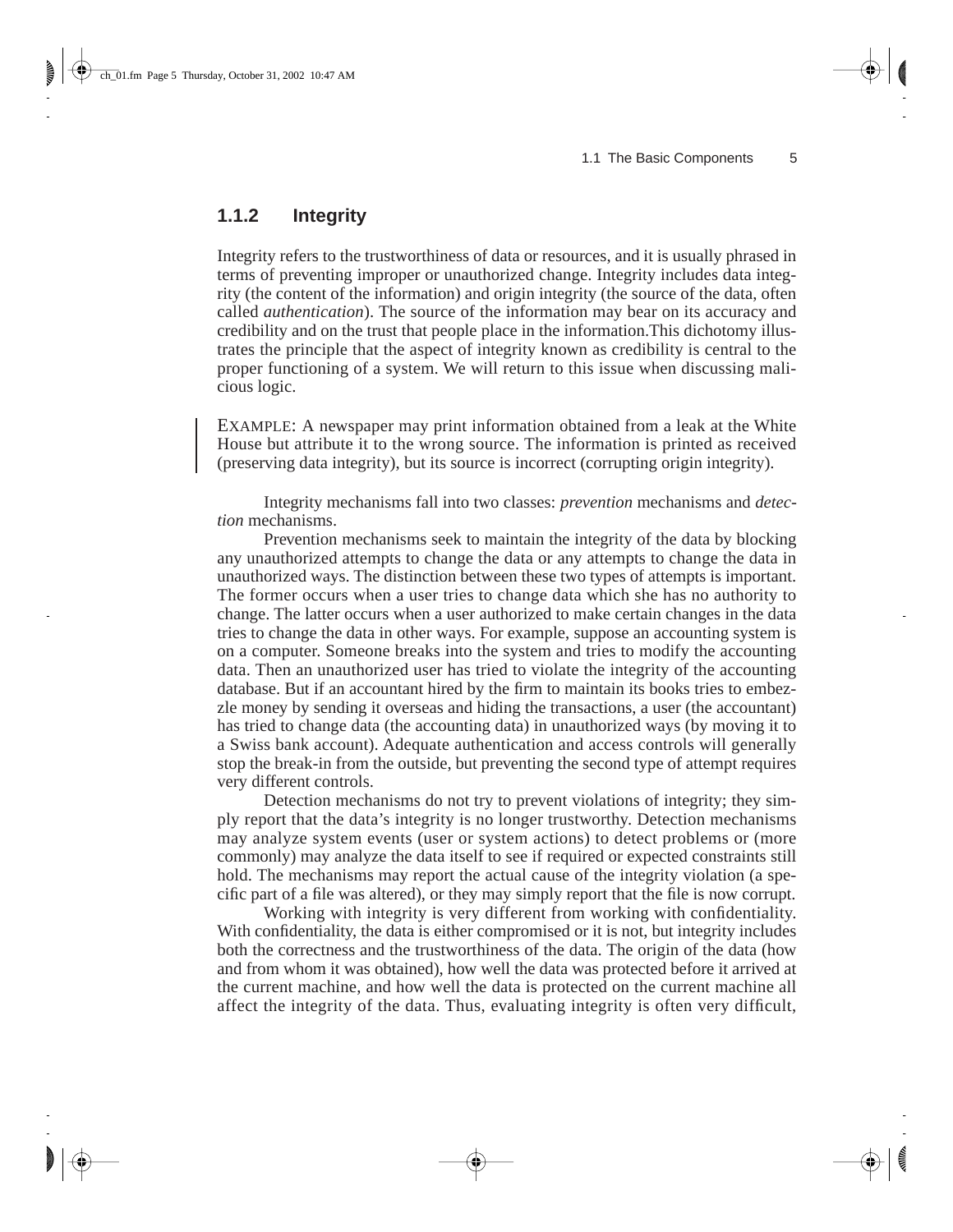because it relies on assumptions about the source of the data and about trust in that source—two underpinnings of security that are often overlooked.

## **1.1.3 Availability**

Availability refers to the ability to use the information or resource desired. Availability is an important aspect of reliability as well as of system design because an unavailable system is at least as bad as no system at all. The aspect of availability that is relevant to security is that someone may deliberately arrange to deny access to data or to a service by making it unavailable. System designs usually assume a statistical model to analyze expected patterns of use, and mechanisms ensure availability when that statistical model holds. Someone may be able to manipulate use (or parameters that control use, such as network traffic) so that the assumptions of the statistical model are no longer valid. This means that the mechanisms for keeping the resource or data available are working in an environment for which they were not designed. As a result, they will often fail.

EXAMPLE: Suppose Anne has compromised a bank's secondary system server, which supplies bank account balances. When anyone else asks that server for information, Anne can supply any information she desires. Merchants validate checks by contacting the bank's primary balance server. If a merchant gets no response, the secondary server will be asked to supply the data. Anne's colleague prevents merchants from contacting the primary balance server, so all merchant queries go to the secondary server. Anne will never have a check turned down, regardless of her actual account balance. Notice that if the bank had only one server (the primary one), this scheme would not work. The merchant would be unable to validate the check.

Attempts to block availability, called *denial of service attacks*, can be the most difficult to detect, because the analyst must determine if the unusual access patterns are attributable to deliberate manipulation of resources or of environment. Complicating this determination is the nature of statistical models. Even if the model accurately describes the environment, atypical events simply contribute to the nature of the statistics. A deliberate attempt to make a resource unavailable may simply look like, or be, an atypical event. In some environments, it may not even appear atypical.

# **1.2 Threats**

A *threat* is a potential violation of security. The violation need not actually occur for there to be a threat. The fact that the violation *might* occur means that those actions that could cause it to occur must be guarded against (or prepared for). Those actions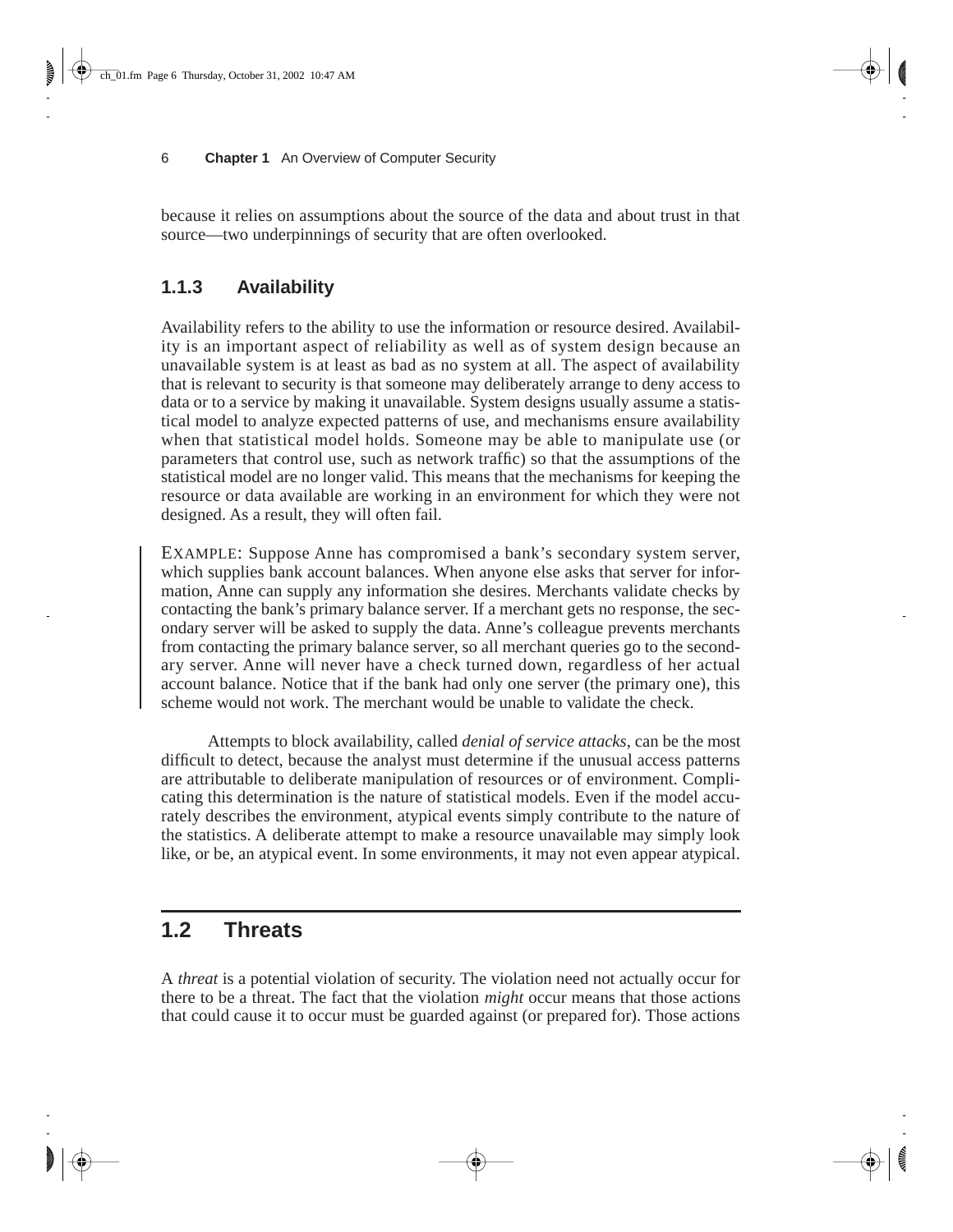1.2 Threats 7

are called *attacks*. Those who execute such actions, or cause them to be executed, are called *attackers*.

The three security services—confidentiality, integrity, and availability counter threats to the security of a system. Shirey [916] divides threats into four broad classes: *disclosure*, or unauthorized access to information; *deception*, or acceptance of false data; *disruption*, or interruption or prevention of correct operation; and *usurpation*, or unauthorized control of some part of a system. These four broad classes encompass many common threats. Because the threats are ubiquitous, an introductory discussion of each one will present issues that recur throughout the study of computer security.

*Snooping*, the unauthorized interception of information, is a form of disclosure. It is passive, suggesting simply that some entity is listening to (or reading) communications or browsing through files or system information. *Wiretapping*, or *passive wiretapping*, is a form of snooping in which a network is monitored. (It is called "wiretapping" because of the "wires" that compose the network, although the term is used even if no physical wiring is involved.) Confidentiality services counter this threat.

*Modification* or *alteration*, an unauthorized change of information, covers three classes of threats. The goal may be deception, in which some entity relies on the modified data to determine which action to take, or in which incorrect information is accepted as correct and is released. If the modified data controls the operation of the system, the threats of disruption and usurpation arise. Unlike snooping, modification is active; it results from an entity changing information. *Active wiretapping* is a form of modification in which data moving across a network is altered; the term "active" distinguishes it from snooping ("passive" wiretapping). An example is the *man-in-themiddle* attack, in which an intruder reads messages from the sender and sends (possibly modified) versions to the recipient, in hopes that the recipient and sender will not realize the presence of the intermediary. Integrity services counter this threat.

*Masquerading* or *spoofing*, an impersonation of one entity by another, is a form of both deception and usurpation. It lures a victim into believing that the entity with which it is communicating is a different entity. For example, if a user tries to log into a computer across the Internet but instead reaches another computer that claims to be the desired one, the user has been spoofed. Similarly, if a user tries to read a file, but an attacker has arranged for the user to be given a different file, another spoof has taken place. This may be a passive attack (in which the user does not attempt to authenticate the recipient, but merely accesses it), but it is usually an active attack (in which the masquerader issues responses to mislead the user about its identity). Although primarily deception, it is often used to usurp control of a system by an attacker impersonating an authorized manager or controller. Integrity services (called "authentication services" in this context) counter this threat.

Some forms of masquerading may be allowed. *Delegation* occurs when one entity authorizes a second entity to perform functions on its behalf. The distinctions between delegation and masquerading are important. If Susan delegates to Thomas the authority to act on her behalf, she is giving permission for him to perform specific actions as though she were performing them herself. All parties are aware of the delegation. Thomas will not pretend to be Susan; rather, he will say, "I am Thomas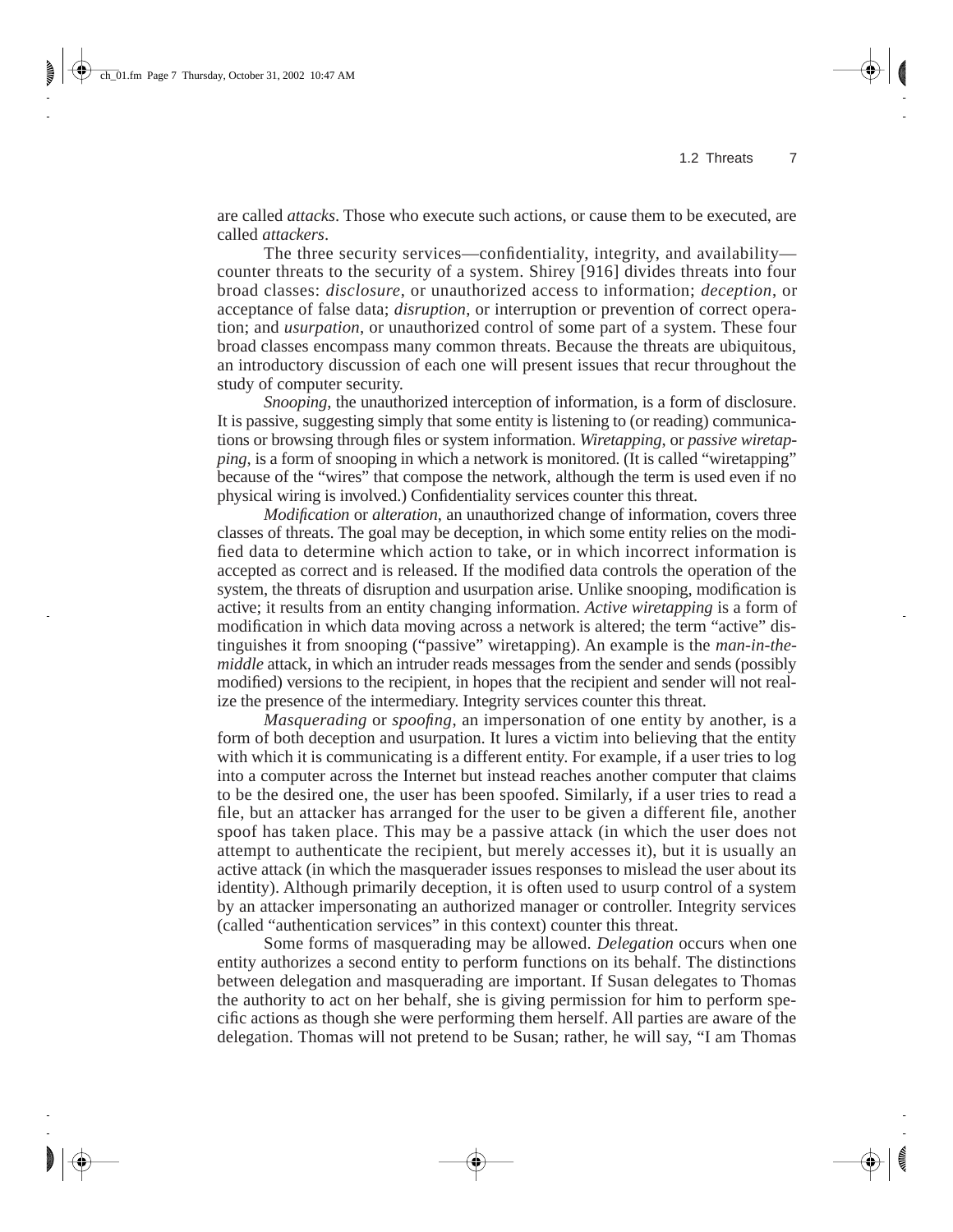$\overline{\text{ch}}$ <sup>01.fm</sup> Page 8 Thursday, October 31, 2002 10:47 AM

and I have authority to do this on Susan's behalf." If asked, Susan will verify this. On the other hand, in a masquerade, Thomas will pretend to be Susan. No other parties (including Susan) will be aware of the masquerade, and Thomas will say, "I am Susan." Should anyone discover that he or she is dealing with Thomas and ask Susan about it, she will deny that she authorized Thomas to act on her behalf. In terms of security, masquerading is a violation of security, whereas delegation is not.

*Repudiation of origin*, a false denial that an entity sent (or created) something, is a form of deception. For example, suppose a customer sends a letter to a vendor agreeing to pay a large amount of money for a product. The vendor ships the product and then demands payment. The customer denies having ordered the product and by law is therefore entitled to keep the unsolicited shipment without payment. The customer has repudiated the origin of the letter. If the vendor cannot prove that the letter came from the customer, the attack succeeds. A variant of this is denial by a user that he created specific information or entities such as files. Integrity mechanisms cope with this threat.

*Denial of receipt*, a false denial that an entity received some information or message, is a form of deception. Suppose a customer orders an expensive product, but the vendor demands payment before shipment. The customer pays, and the vendor ships the product. The customer then asks the vendor when he will receive the product. If the customer has already received the product, the question constitutes a denial of receipt attack. The vendor can defend against this attack only by proving that the customer did, despite his denials, receive the product. Integrity and availability mechanisms guard against these attacks.

*Delay*, a temporary inhibition of a service, is a form of usurpation, although it can play a supporting role in deception. Typically, delivery of a message or service requires some time *t*; if an attacker can force the delivery to take more than time *t*, the attacker has successfully delayed delivery. This requires manipulation of system control structures, such as network components or server components, and hence is a form of usurpation. If an entity is waiting for an authorization message that is delayed, it may query a secondary server for the authorization. Even though the attacker may be unable to masquerade as the primary server, she might be able to masquerade as that secondary server and supply incorrect information. Availability mechanisms can thwart this threat.

*Denial of service*, a long-term inhibition of service, is a form of usurpation, although it is often used with other mechanisms to deceive. The attacker prevents a server from providing a service. The denial may occur at the source (by preventing the server from obtaining the resources needed to perform its function), at the destination (by blocking the communications from the server), or along the intermediate path (by discarding messages from either the client or the server, or both). Denial of service poses the same threat as an infinite delay. Availability mechanisms counter this threat.

Denial of service or delay may result from direct attacks or from nonsecurityrelated problems. From our point of view, the cause and result are important; the intention underlying them is not. If delay or denial of service compromises system security, or is part of a sequence of events leading to the compromise of a system,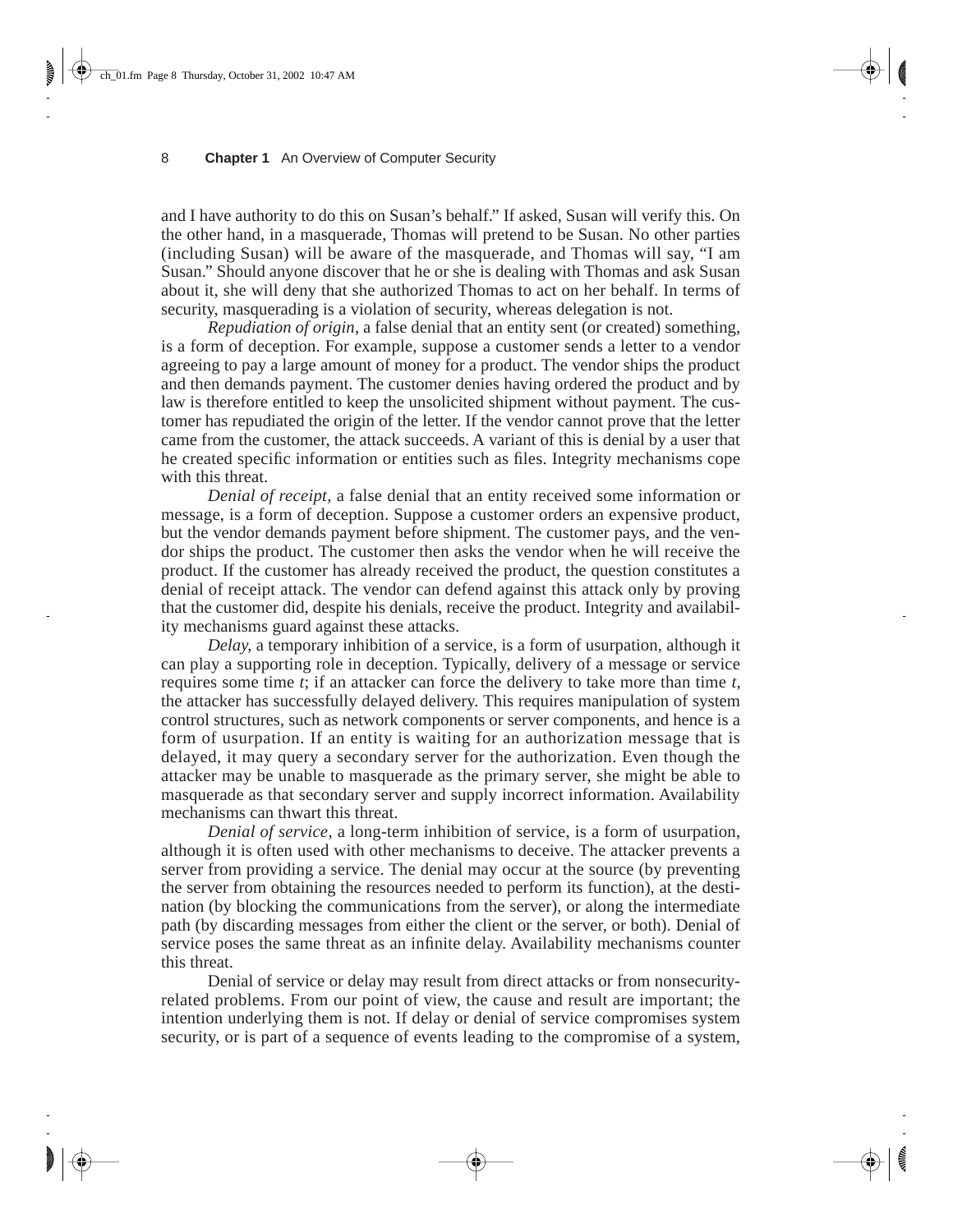then we view it as an attempt to breach system security. But the attempt may not be deliberate; indeed, it may be the product of environmental characteristics rather than specific actions of an attacker.

# **1.3 Policy and Mechanism**

Critical to our study of security is the distinction between policy and mechanism.

**Definition 1–1.** A *security policy* is a statement of what is, and what is not, allowed.

**Definition 1–2.** A *security mechanism* is a method, tool, or procedure for enforcing a security policy.

Mechanisms can be nontechnical, such as requiring proof of identity before changing a password; in fact, policies often require some procedural mechanisms that technology cannot enforce.

As an example, suppose a university's computer science laboratory has a policy that prohibits any student from copying another student's homework files. The computer system provides mechanisms for preventing others from reading a user's files. Anna fails to use these mechanisms to protect her homework files, and Bill copies them. A breach of security has occurred, because Bill has violated the security policy. Anna's failure to protect her files does not authorize Bill to copy them.

In this example, Anna could easily have protected her files. In other environments, such protection may not be easy. For example, the Internet provides only the most rudimentary security mechanisms, which are not adequate to protect information sent over that network. Nevertheless, acts such as the recording of passwords and other sensitive information violate an implicit security policy of most sites (specifically, that passwords are a user's confidential property and cannot be recorded by anyone).

Policies may be presented mathematically, as a list of allowed (secure) and disallowed (nonsecure) states. For our purposes, we will assume that any given policy provides an axiomatic description of secure states and nonsecure states. In practice, policies are rarely so precise; they normally describe in English what users and staff are allowed to do. The ambiguity inherent in such a description leads to states that are not classified as "allowed" or "disallowed." For example, consider the homework policy discussed above. If someone looks through another user's directory without copying homework files, is that a violation of security? The answer depends on site custom, rules, regulations, and laws, all of which are outside our focus and may change over time.

When two different sites communicate or cooperate, the entity they compose has a security policy based on the security policies of the two entities. If those policies are inconsistent, either or both sites must decide what the security policy for the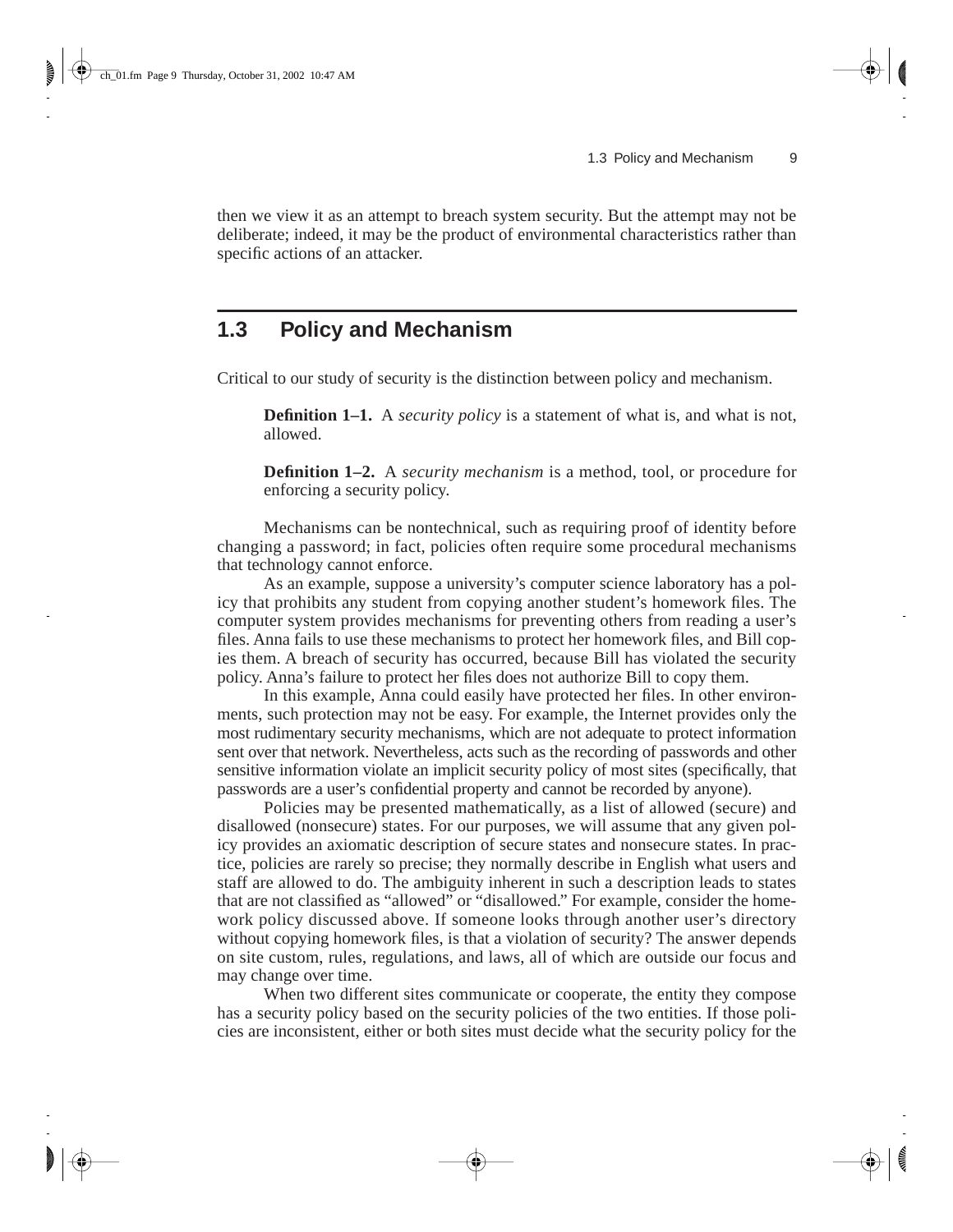combined site should be. The inconsistency often manifests itself as a security breach. For example, if proprietary documents were given to a university, the policy of confidentiality in the corporation would conflict with the more open policies of most universities. The university and the company must develop a mutual security policy that meets both their needs in order to produce a consistent policy. When the two sites communicate through an independent third party, such as an Internet Service Provider, the complexity of the situation grows rapidly.

### **1.3.1 Goals of Security**

Given a security policy's specification of "secure" and "nonsecure" actions, these security mechanisms can prevent the attack, detect the attack, or recover from the attack. The strategies may be used together or separately.

*Prevention* means that an attack will fail. For example, if one attempts to break into a host over the Internet and that host is not connected to the Internet, the attack has been prevented. Typically, prevention involves implementation of mechanisms that users cannot override and that are trusted to be implemented in a correct, unalterable way, so that the attacker cannot defeat the mechanism by changing it. Preventative mechanisms often are very cumbersome and interfere with system use to the point that they hinder normal use of the system. But some simple preventative mechanisms, such as passwords (which aim to prevent unauthorized users from accessing the system), have become widely accepted. Prevention mechanisms can prevent compromise of parts of the system; once in place, the resource protected by the mechanism need not be monitored for security problems, at least in theory.

*Detection* is most useful when an attack cannot be prevented, but it can also indicate the effectiveness of preventative measures. Detection mechanisms accept that an attack will occur; the goal is to determine that an attack is underway, or has occurred, and report it. The attack may be monitored, however, to provide data about its nature, severity, and results. Typical detection mechanisms monitor various aspects of the system, looking for actions or information indicating an attack. A good example of such a mechanism is one that gives a warning when a user enters an incorrect password three times. The login may continue, but an error message in a system log reports the unusually high number of mistyped passwords. Detection mechanisms do not prevent compromise of parts of the system, which is a serious drawback. The resource protected by the detection mechanism is continuously or periodically monitored for security problems.

*Recovery* has two forms. The first is to stop an attack and to assess and repair any damage caused by that attack. As an example, if the attacker deletes a file, one recovery mechanism would be to restore the file from backup tapes. In practice, recovery is far more complex, because the nature of each attack is unique. Thus, the type and extent of any damage can be difficult to characterize completely. Moreover, the attacker may return, so recovery involves identification and fixing of the vulnerabilities used by the attacker to enter the system. In some cases, retaliation (by attacking the attacker's system or taking legal steps to hold the attacker accountable) is part

ch\_01.fm Page 10 Thursday, October 31, 2002 10:47 AM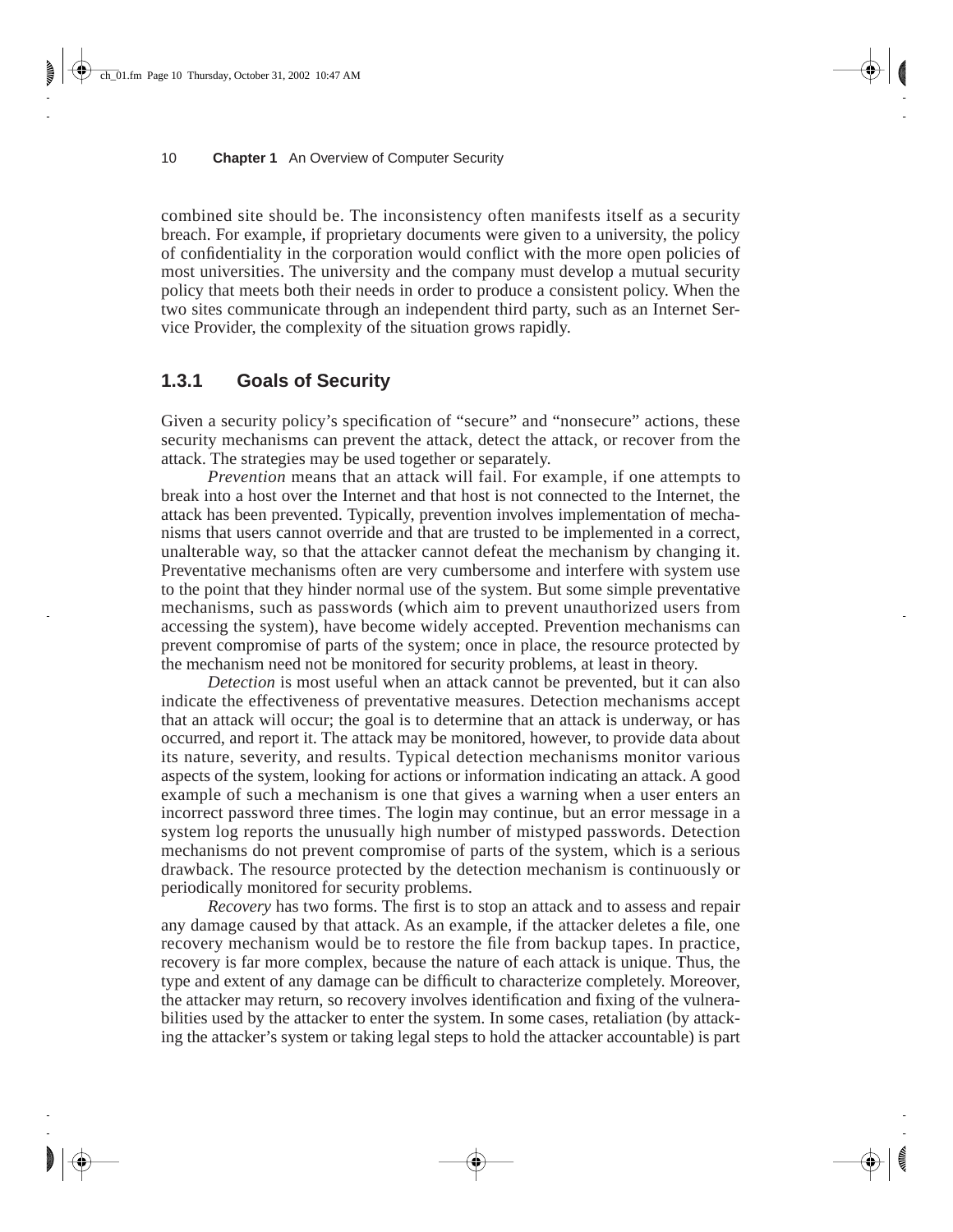1.4 Assumptions and Trust 11

of recovery. In all these cases, the system's functioning is inhibited by the attack. By definition, recovery requires resumption of correct operation.

In a second form of recovery, the system continues to function correctly while an attack is underway. This type of recovery is quite difficult to implement because of the complexity of computer systems. It draws on techniques of fault tolerance as well as techniques of security and is typically used in safety-critical systems. It differs from the first form of recovery, because at no point does the system function incorrectly. However, the system may disable nonessential functionality. Of course, this type of recovery is often implemented in a weaker form whereby the system detects incorrect functioning automatically and then corrects (or attempts to correct) the error.

# **1.4 Assumptions and Trust**

How do we determine if the policy correctly describes the required level and type of security for the site? This question lies at the heart of all security, computer and otherwise. Security rests on assumptions specific to the type of security required and the environment in which it is to be employed.

EXAMPLE: Opening a door lock requires a key. The assumption is that the lock is secure against lock picking. This assumption is treated as an axiom and is made because most people would require a key to open a door lock. A good lock picker, however, can open a lock without a key. Hence, in an environment with a skilled, untrustworthy lock picker, the assumption is wrong and the consequence invalid.

If the lock picker is trustworthy, the assumption is valid. The term "trustworthy" implies that the lock picker will not pick a lock unless the owner of the lock authorizes the lock picking. This is another example of the role of trust. A welldefined exception to the rules provides a "back door" through which the security mechanism (the locks) can be bypassed. The trust resides in the belief that this back door will not be used except as specified by the policy. If it is used, the trust has been misplaced and the security mechanism (the lock) provides no security.

Like the lock example, a policy consists of a set of axioms that the policy makers believe can be enforced. Designers of policies always make two assumptions. First, the policy correctly and unambiguously partitions the set of system states into "secure" and "nonsecure" states. Second, the security mechanisms prevent the system from entering a "nonsecure" state. If either assumption is erroneous, the system will be nonsecure.

These two assumptions are fundamentally different. The first assumption asserts that the policy is a correct description of what constitutes a "secure" system. For example, a bank's policy may state that officers of the bank are authorized to shift money among accounts. If a bank officer puts \$100,000 in his account, has the bank's security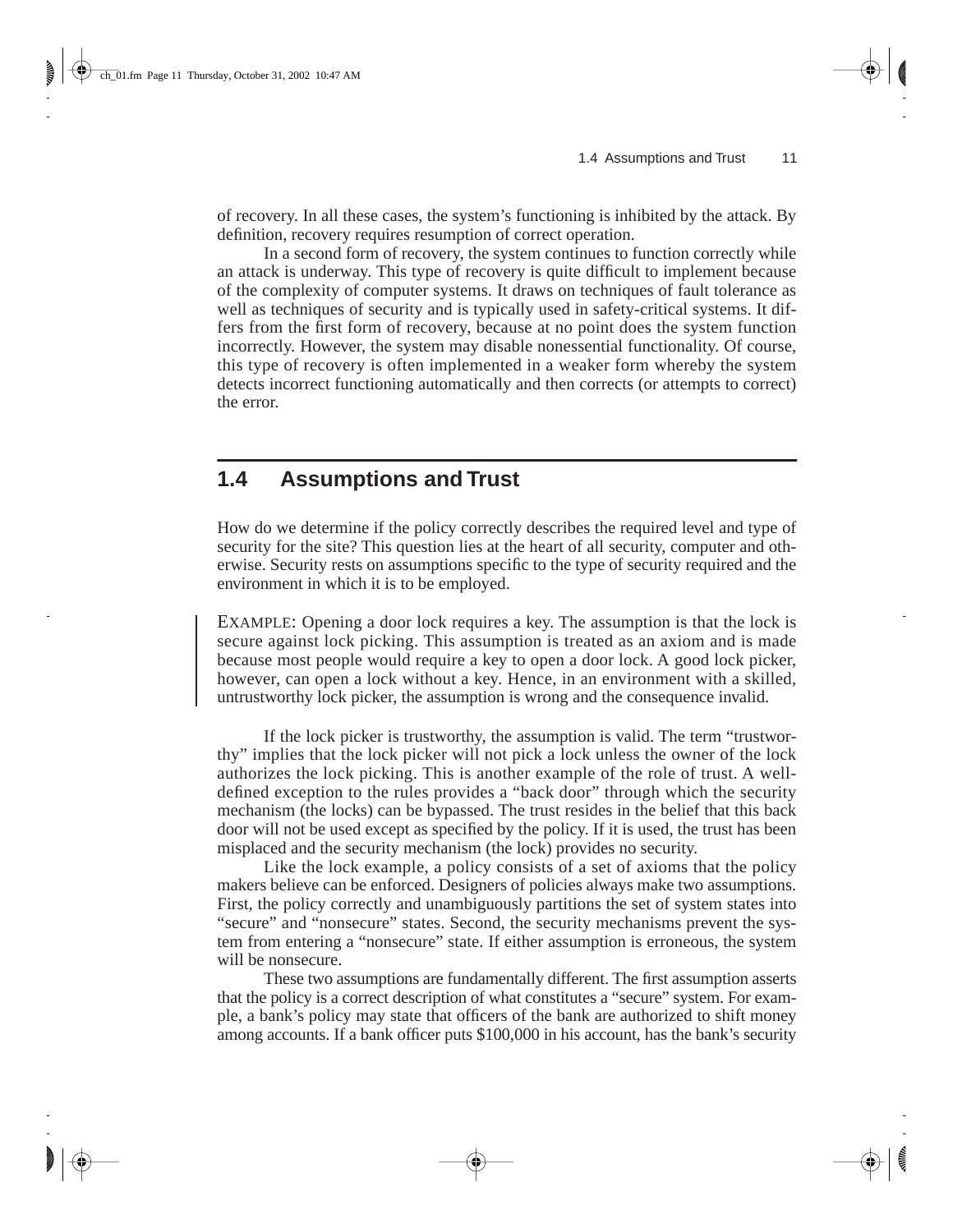been violated? Given the aforementioned policy statement, no, because the officer was authorized to move the money. In the "real world," that action would constitute embezzlement, something any bank would consider a security violation.

The second assumption says that the security policy can be enforced by security mechanisms. These mechanisms are either *secure*, *precise*, or *broad.* Let *P* be the set of all possible states. Let *Q* be the set of secure states (as specified by the security policy). Let the security mechanisms restrict the system to some set of states *R* (thus,  $R \subseteq P$ ). Then we have the following definition.

**Definition 1–3.** A security mechanism is *secure* if  $R \subseteq Q$ ; it is *precise* if *R* = *Q*; and it is *broad* if there are states *r* such that  $r \in R$  and  $r \notin Q$ .

Ideally, the union of all security mechanisms active on a system would produce a single precise mechanism (that is,  $R = A$ ). In practice, security mechanisms are broad; they allow the system to enter nonsecure states. We will revisit this topic when we explore policy formulation in more detail.

Trusting that mechanisms work requires several assumptions.

- 1. Each mechanism is designed to implement one or more parts of the security policy.
- 2. The union of the mechanisms implements all aspects of the security policy.
- 3. The mechanisms are implemented correctly.
- 4. The mechanisms are installed and administered correctly.

Because of the importance and complexity of trust and of assumptions, we will revisit this topic repeatedly and in various guises throughout this book.

# **1.5 Assurance**

Trust cannot be quantified precisely. System specification, design, and implementation can provide a basis for determining "how much" to trust a system. This aspect of trust is called *assurance*. It is an attempt to provide a basis for bolstering (or substantiating or specifying) how much one can trust a system.

EXAMPLE: In the United States, aspirin from a nationally known and reputable manufacturer, delivered to the drugstore in a safety-sealed container, and sold with the seal still in place, is considered trustworthy by most people. The bases for that trust are as follows.

> • The testing and certification of the drug (aspirin) by the Food and Drug Administration. The FDA has jurisdiction over many types of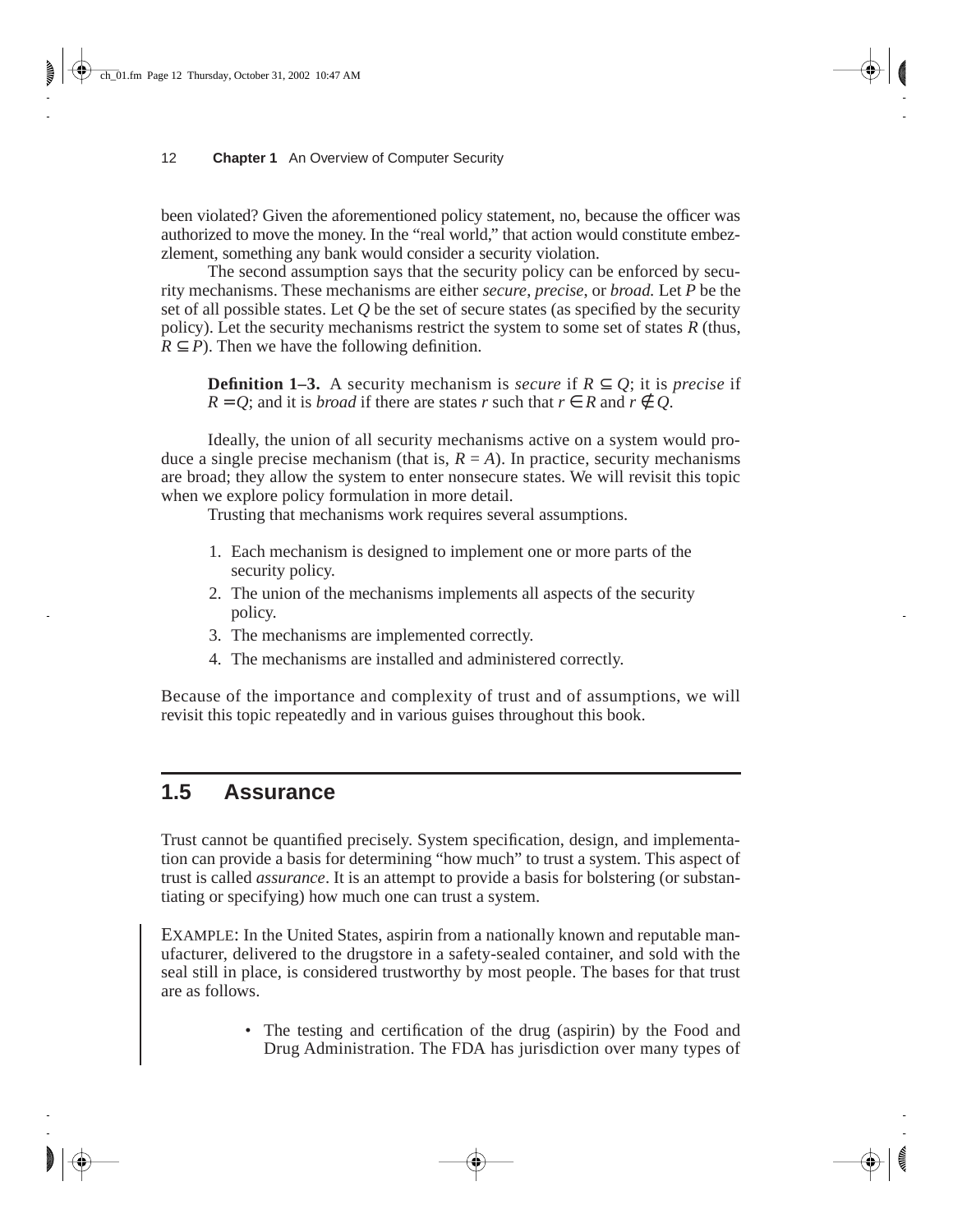1.5 Assurance 13

medicines and allows medicines to be marketed only if they meet certain clinical standards of usefulness.

- The manufacturing standards of the company and the precautions it takes to ensure that the drug is not contaminated. National and state regulatory commissions and groups ensure that the manufacture of the drug meets specific acceptable standards.
- The safety seal on the bottle. To insert dangerous chemicals into a safety-sealed bottle without damaging the seal is very difficult.

The three technologies (certification, manufacturing standards, and preventative sealing) provide some degree of assurance that the aspirin is not contaminated. The degree of trust the purchaser has in the purity of the aspirin is a result of these three processes.

In the 1980s, drug manufacturers met two of the criteria above, but none used safety seals.<sup>1</sup> A series of "drug scares" arose when a well-known manufacturer's medicines were contaminated after manufacture but before purchase. The manufacturer promptly introduced safety seals to assure its customers that the medicine in the container was the same as when it was shipped from the manufacturing plants.

Assurance in the computer world is similar. It requires specific steps to ensure that the computer will function properly. The sequence of steps includes detailed specifications of the desired (or undesirable) behavior; an analysis of the design of the hardware, software, and other components to show that the system will not violate the specifications; and arguments or proofs that the implementation, operating procedures, and maintenance procedures will produce the desired behavior.

**Definition 1–4.** A system is said to *satisfy* a specification if the specification correctly states how the system will function.

This definition also applies to design and implementation satisfying a specification.

### **1.5.1 Specification**

A *specification* is a (formal or informal) statement of the desired functioning of the system. It can be highly mathematical, using any of several languages defined for that purpose. It can also be informal, using, for example, English to describe what the system should do under certain conditions. The specification can be low-level, combining program code with logical and temporal relationships to specify ordering of events. The defining quality is a statement of what the system is allowed to do or what it is not allowed to do.

<sup>&</sup>lt;sup>1</sup> Many used childproof caps, but they prevented only young children (and some adults) from opening the bottles. They were not designed to protect the medicine from malicious adults.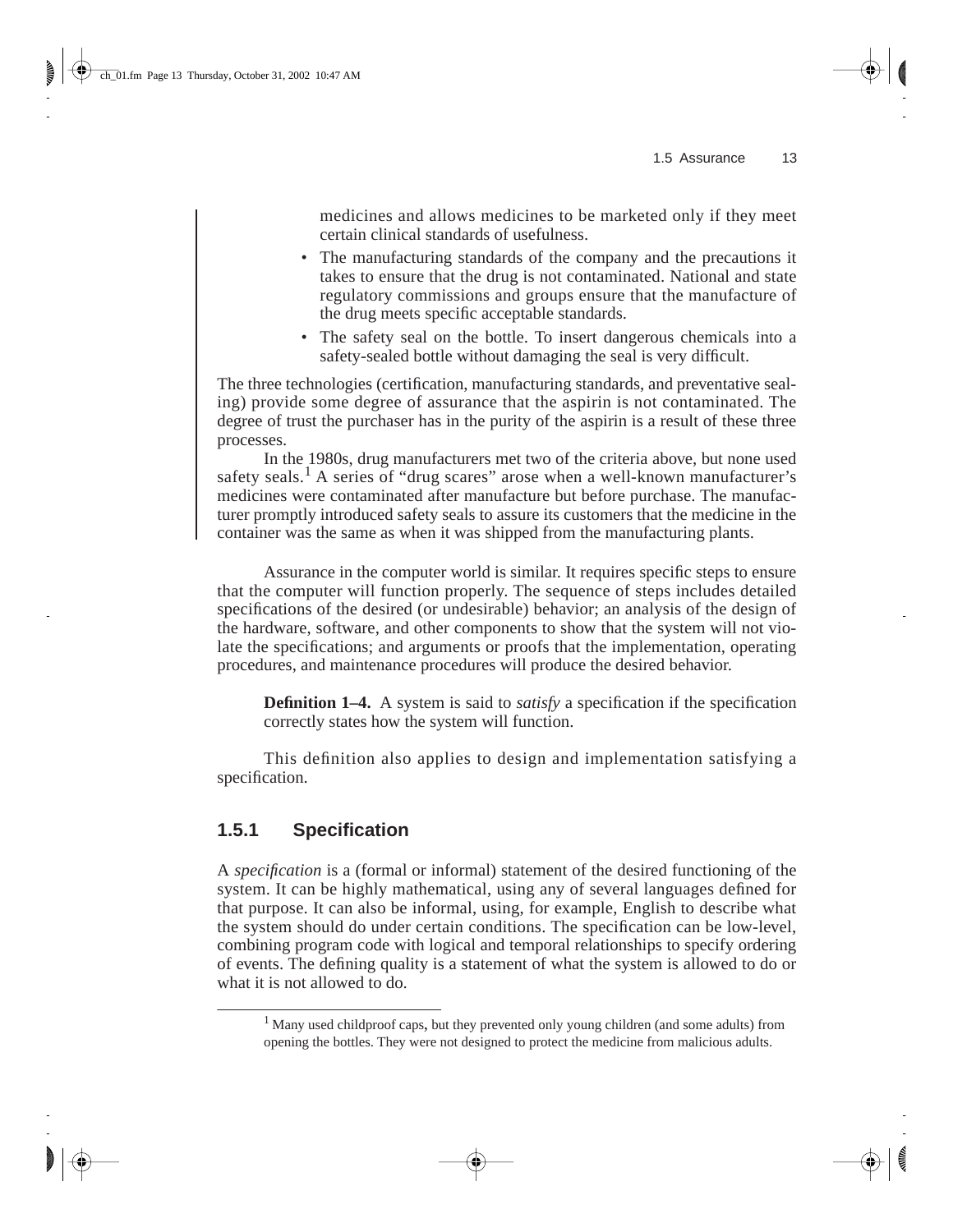EXAMPLE: A company is purchasing a new computer for internal use. They need to trust the system to be invulnerable to attack over the Internet. One of their (English) specifications would read "The system cannot be attacked over the Internet."

Specifications are used not merely in security but also in systems designed for safety, such as medical technology. They constrain such systems from performing acts that could cause harm. A system that regulates traffic lights must ensure that pairs of lights facing the same way turn red, green, and yellow at the same time and that at most one set of lights facing cross streets at an intersection is green.

A major part of the derivation of specifications is determination of the set of requirements relevant to the system's planned use. Section 1.6 discusses the relationship of requirements to security.

### **1.5.2 Design**

The *design* of a system translates the specifications into components that will implement them. The design is said to *satisfy* the specifications if, under all relevant circumstances, the design will not permit the system to violate those specifications.

EXAMPLE: A design of the computer system for the company mentioned above had no network interface cards, no modem cards, and no network drivers in the kernel. This design satisfied the specification because the system would not connect to the Internet. Hence it could not be attacked over the Internet.

An analyst can determine whether a design satisfies a set of specifications in several ways. If the specifications and designs are expressed in terms of mathematics, the analyst must show that the design formulations are consistent with the specifications. Although much of the work can be done mechanically, a human must still perform some analyses and modify components of the design that violate specifications (or, in some cases, components that cannot be shown to satisfy the specifications). If the specifications and design do not use mathematics, then a convincing and compelling argument should be made. Most often, the specifications are nebulous and the arguments are half-hearted and unconvincing or provide only partial coverage. The design depends on assumptions about what the specifications mean. This leads to vulnerabilities, as we will see.

### **1.5.3 Implementation**

Given a design, the implementation creates a system that satisfies that design. If the design also satisfies the specifications, then by transitivity the implementation will also satisfy the specifications.

The difficulty at this step is the complexity of proving that a program correctly implements the design and, in turn, the specifications.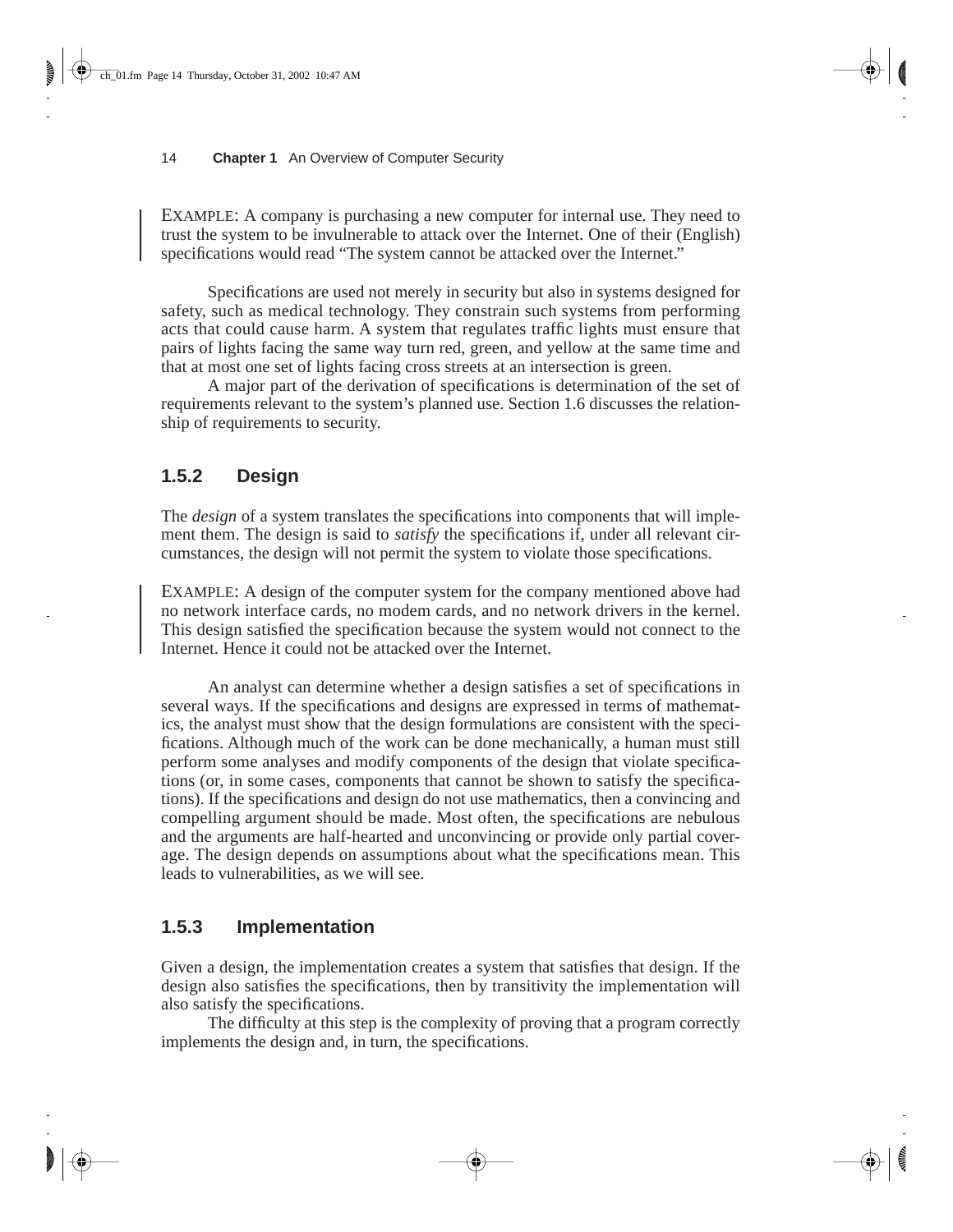1.5 Assurance 15

**Definition 1–5.** A program is *correct* if its implementation performs as specified.

Proofs of correctness require each line of source code to be checked for mathematical correctness. Each line is seen as a function, transforming the input (constrained by preconditions) into some output (constrained by postconditions derived from the function and the preconditions). Each routine is represented by the composition of the functions derived from the lines of code making up the routine. Like those functions, the function corresponding to the routine has inputs and outputs, constrained by preconditions and postconditions, respectively. From the combination of routines, programs can be built and formally verified. One can apply the same techniques to sets of programs and thus verify the correctness of a system.

There are three difficulties in this process. First, the complexity of programs makes their mathematical verification difficult. Aside from the intrinsic difficulties, the program itself has preconditions derived from the environment of the system. These preconditions are often subtle and difficult to specify, but unless the mathematical formalism captures them, the program verification may not be valid because critical assumptions may be wrong. Second, program verification assumes that the programs are compiled correctly, linked and loaded correctly, and executed correctly. Hardware failure, buggy code, and failures in other tools may invalidate the preconditions. A compiler that incorrectly compiles

 $x := x + 1$ 

to

move  $x$  to regA subtract 1 from contents of regA move contents of regA to x

would invalidate the proof statement that the value of *x* after the line of code is 1 more than the value of *x* before the line of code. This would invalidate the proof of correctness. Third, if the verification relies on conditions on the input, the program must reject any inputs that do not meet those conditions. Otherwise, the program is only partially verified.

Because formal proofs of correctness are so time-consuming, *a posteriori* verification techniques known as *testing* have become widespread. During testing, the tester executes the program (or portions of it) on data to determine if the output is what it should be and to understand how likely the program is to contain an error. Testing techniques range from supplying input to ensure that all execution paths are exercised to introducing errors into the program and determining how they affect the output to stating specifications and testing the program to see if it satisfies the specifications. Although these techniques are considerably simpler than the more formal methods, they do not provide the same degree of assurance that formal methods do.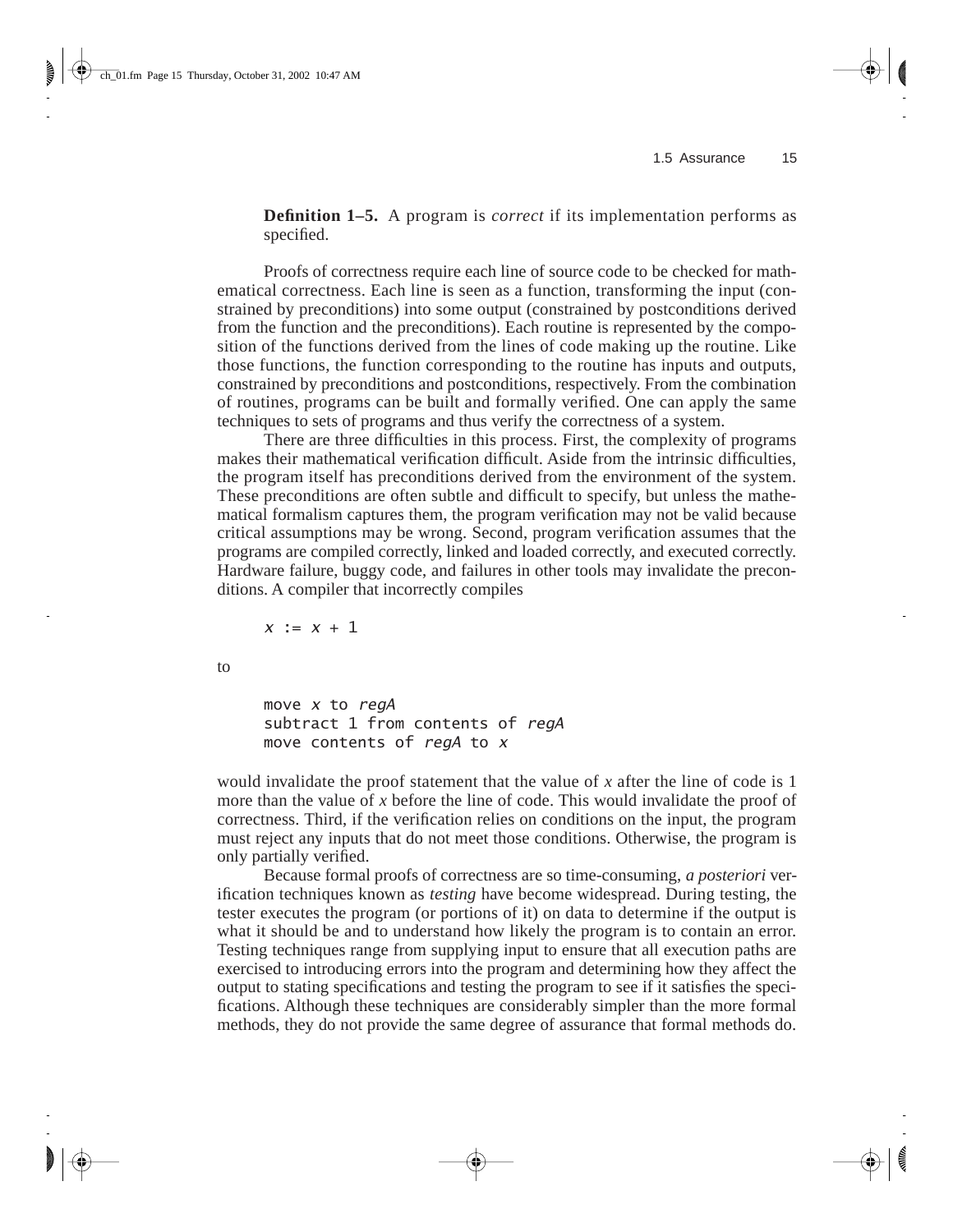Furthermore, testing relies on test procedures and documentation, errors in either of which could invalidate the testing results.

Although assurance techniques do not guarantee correctness or security, they provide a firm basis for assessing what one must trust in order to believe that a system is secure. Their value is in eliminating possible, and common, sources of error and forcing designers to define precisely what the system is to do.

# **1.6 Operational Issues**

Any useful policy and mechanism must balance the benefits of the protection against the cost of designing, implementing, and using the mechanism. This balance can be determined by analyzing the risks of a security breach and the likelihood of it occurring. Such an analysis is, to a degree, subjective, because in very few situations can risks be rigorously quantified. Complicating the analysis are the constraints that laws, customs, and society in general place on the acceptability of security procedures and mechanisms; indeed, as these factors change, so do security mechanisms and, possibly, security policies.

## **1.6.1 Cost-Benefit Analysis**

Like any factor in a complex system, the benefits of computer security are weighed against their total cost (including the additional costs incurred if the system is compromised). If the data or resources cost less, or are of less value, than their protection, adding security mechanisms and procedures is not cost-effective because the data or resources can be reconstructed more cheaply than the protections themselves. Unfortunately, this is rarely the case.

EXAMPLE: A database provides salary information to a second system that prints checks. If the data in the database is altered, the company could suffer grievous financial loss; hence, even a cursory cost-benefit analysis would show that the strongest possible integrity mechanisms should protect the data in the database.

Now suppose the company has several branch offices, and every day the database downloads a copy of the data to each branch office. The branch offices use the data to recommend salaries for new employees. However, the main office makes the final decision using the original database (not one of the copies). In this case, guarding the integrity of the copies is not particularly important, because branch offices cannot make any financial decisions based on the data in their copies. Hence, the company cannot suffer any financial loss.

Both of these situations are extreme situations in which the analysis is clearcut. As an example of a situation in which the analysis is less clear, consider the need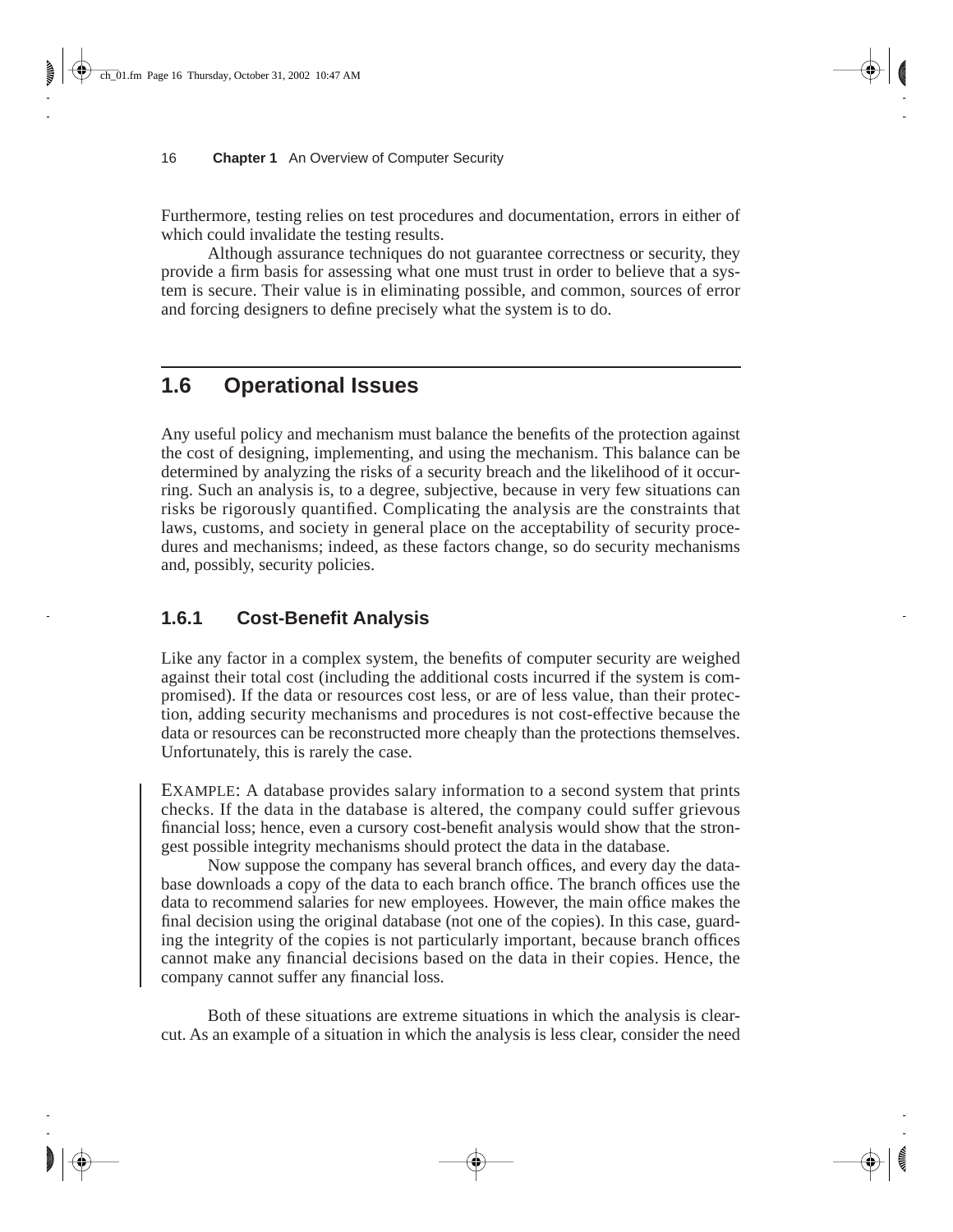1.6 Operational Issues 17

for confidentiality of the salaries in the database. The officers of the company must decide the financial cost to the company should the salaries be disclosed, including potential loss from lawsuits (if any); changes in policies, procedures, and personnel; and the effect on future business. These are all business-related judgments, and determining their value is part of what company officers are paid to do.

Overlapping benefits are also a consideration. Suppose the integrity protection mechanism can be augmented very quickly and cheaply to provide confidentiality. Then the cost of providing confidentiality is much lower. This shows that evaluating the cost of a particular security service depends on the mechanism chosen to implement it and on the mechanisms chosen to implement other security services. The cost-benefit analysis should take into account as many mechanisms as possible. Adding security mechanisms to an existing system is often more expensive (and, incidentally, less effective) than designing them into the system in the first place.

### **1.6.2 Risk Analysis**

To determine whether an asset should be protected, and to what level, requires analysis of the potential threats against that asset and the likelihood that they will materialize. The level of protection is a function of the probability of an attack occurring and the effects of the attack should it succeed. If an attack is unlikely, protecting against it has a lower priority than protecting against a likely one. If the unlikely attack would cause long delays in the company's production of widgets but the likely attack would be only a nuisance, then more effort should be put into preventing the unlikely attack. The situations between these extreme cases are far more subjective.

Let's revisit our company with the salary database that transmits salary information over a network to a second computer that prints employees' checks. The data is stored on the database system and then moved over the network to the second system. Hence, the risk of unauthorized changes in the data occurs in three places: on the database system, on the network, and on the printing system. If the network is a local (company-wide) one and no wide area networks are accessible, the threat of attackers entering the systems is confined to untrustworthy internal personnel. If, however, the network is connected to the Internet, the risk of geographically distant attackers attempting to intrude is substantial enough to warrant consideration.

This example illustrates some finer points of risk analysis. First, risk is a function of environment. Attackers from a foreign country are not a threat to the company when the computer is not connected to the Internet. If foreign attackers wanted to break into the system, they would need physically to enter the company (and would cease to be "foreign" because they would then be "local"). But if the computer is connected to the Internet, foreign attackers become a threat because they can attack over the Internet. An additional, less tangible issue is the faith in the company. If the company is not able to meet its payroll because it does not know *whom* it is to pay, the company will lose the faith of its employees. It may be unable to hire anyone, because the people hired would not be sure they would get paid. Investors would not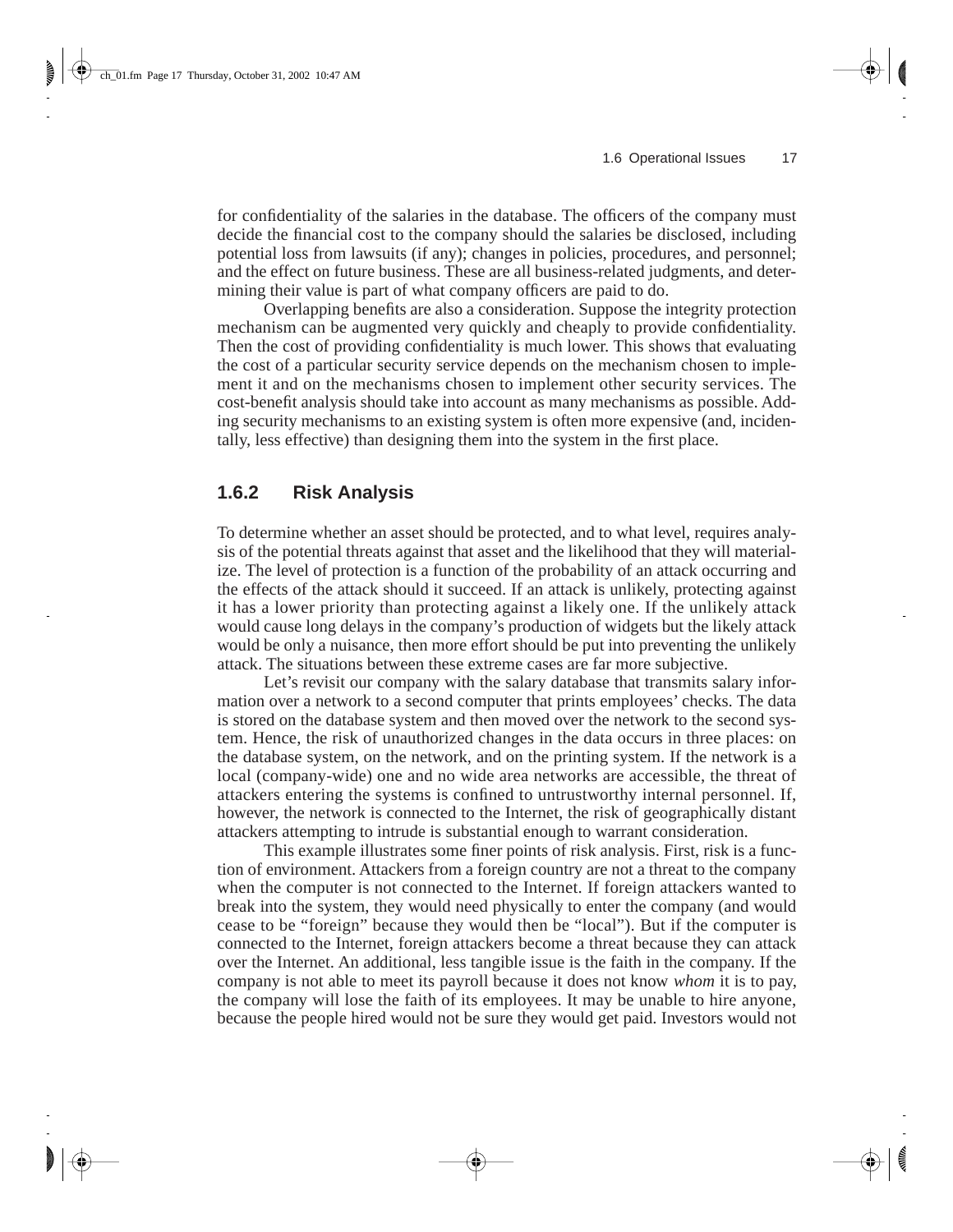$\overline{\text{ch}}$ <sup>01.fm</sup> Page 18 Thursday, October 31, 2002 10:47 AM

fund the company because of the likelihood of lawsuits by unpaid employees. The risk arises from the environments in which the company functions.

Second, the risks change with time. If a company's network is not connected to the Internet, there seems to be no risk of attacks from other hosts on the Internet. However, despite any policies to the contrary, someone could connect a modem to one of the company computers and connect to the Internet through the modem. Should this happen, any risk analysis predicated on isolation from the Internet would no longer be accurate. Although policies can forbid the connection of such a modem and procedures can be put in place to make such connection difficult, unless the responsible parties can guarantee that no such modem will ever be installed, the risks can change.

Third, many risks are quite remote but still exist. In the modem example, the company has sought to minimize the risk of an Internet connection. Hence, this risk is "acceptable" but not nonexistent. As a practical matter, one does not worry about acceptable risks; instead, one worries that the risk will become unacceptable.

Finally, the problem of "analysis paralysis" refers to making risk analyses with no effort to act on those analyses. To change the example slightly, suppose the company performs a risk analysis. The executives decide that they are not sure if all risks have been found, so they order a second study to verify the first. They reconcile the studies then wait for some time to act on these analyses. At that point, the security officers raise the objection that the conditions in the workplace are no longer those that held when the original risk analyses were done. The analysis is repeated. But the company cannot decide how to ameliorate the risks, so it waits until a plan of action can be developed, and the process continues. The point is that the company is paralyzed and cannot act on the risks it faces.

### **1.6.3 Laws and Customs**

Laws restrict the availability and use of technology and affect procedural controls. Hence, any policy and any selection of mechanisms must take into account legal considerations.

EXAMPLE: Until the year 2000, the United States controlled the export of cryptographic hardware and software (considered munitions under United States law). If a U.S. software company worked with a computer manufacturer in London, the U.S. company could not send cryptographic software to the manufacturer. The U.S. company first would have to obtain a license to export the software from the United States. Any security policy that depended on the London manufacturer using that cryptographic software would need to take this into account.

EXAMPLE: Suppose the law makes it illegal to read a user's file without the user's permission. An attacker breaks into the system and begins to download users' files. If the system administrators notice this and observe what the attacker is reading, they will be reading the victim's files without his permission and therefore will be violat-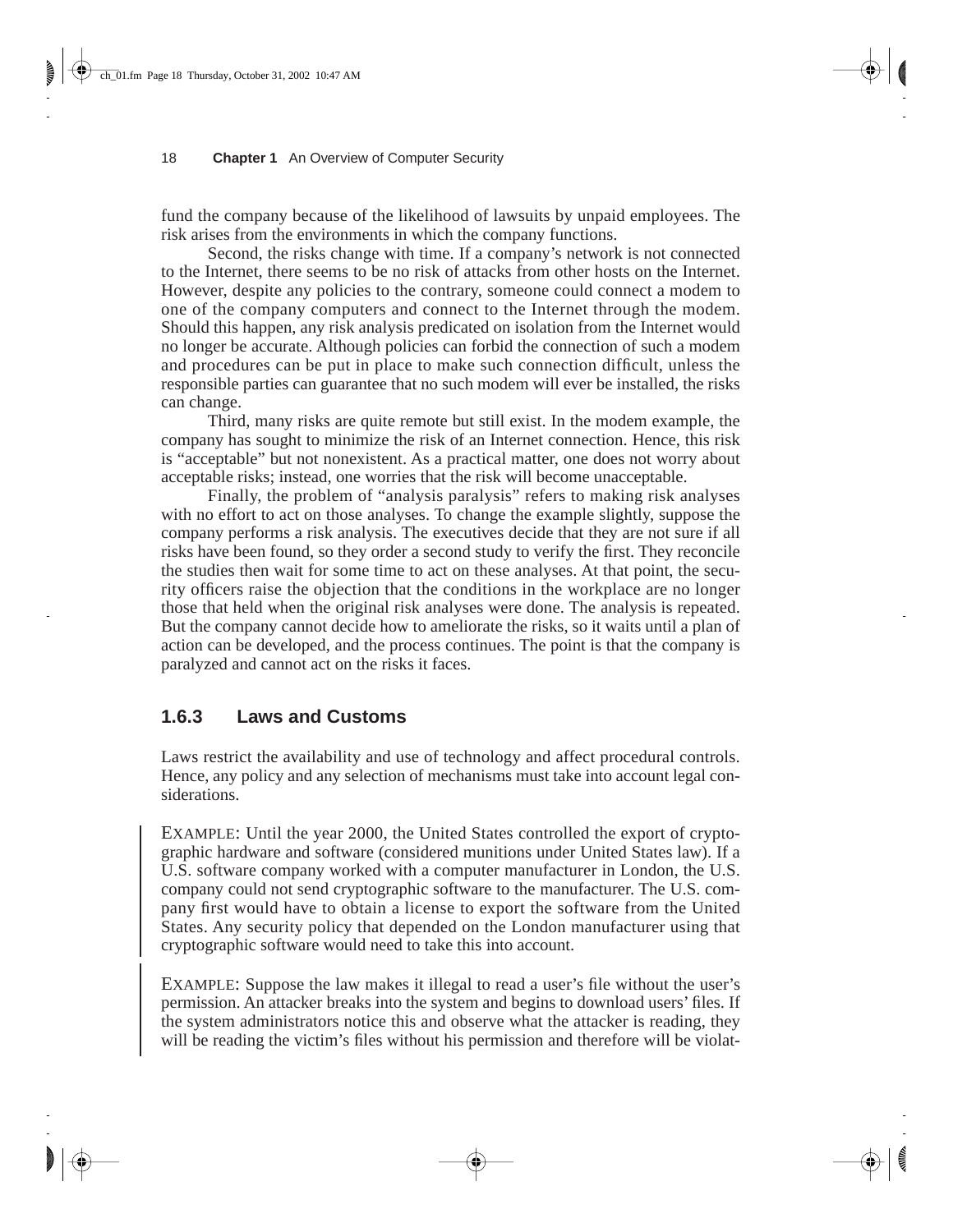1.7 Human Issues 19

ing the law themselves. For this reason, most sites require users to give (implicit or explicit) permission for system administrators to read their files. In some jurisdictions, an explicit exception allows system administrators to access information on their systems without permission in order to protect the quality of service provided or to prevent damage to their systems.

Complicating this issue are situations involving the laws of multiple jurisdictions—especially foreign ones.

EXAMPLE: In the 1990s, the laws involving the use of cryptography in France were very different from those in the United States. The laws of France required companies sending enciphered data out of the country to register their cryptographic keys with the government. Security procedures involving the transmission of enciphered data from a company in the United States to a branch office in France had to take these differences into account.

EXAMPLE: If a policy called for prosecution of attackers and intruders came from Russia to a system in the United States, prosecution would involve asking the United States authorities to extradite the alleged attackers from Russia. This undoubtedly would involve court testimony from company personnel involved in handling the intrusion, possibly trips to Russia, and more court time once the extradition was completed. The cost of prosecuting the attackers might be considerably higher than the company would be willing (or able) to pay.

Laws are not the only constraints on policies and selection of mechanisms. Society distinguishes between *legal* and *acceptable* practices. It may be legal for a company to require all its employees to provide DNA samples for authentication purposes, but it is not socially acceptable. Requiring the use of social security numbers as passwords is legal (unless the computer is one owned by the U.S. government) but also unacceptable. These practices provide security but at an unacceptable cost, and they encourage users to evade or otherwise overcome the security mechanisms.

The issue that laws and customs raise is the issue of psychological acceptability. A security mechanism that would put users and administrators at legal risk would place a burden on these people that few would be willing to bear; thus, such a mechanism would not be used. An unused mechanism is worse than a nonexistent one, because it gives a false impression that a security service is available. Hence, users may rely on that service to protect their data, when in reality their data is unprotected.

# **1.7 Human Issues**

Implementing computer security controls is complex, and in a large organization procedural controls often become vague or cumbersome. Regardless of the strength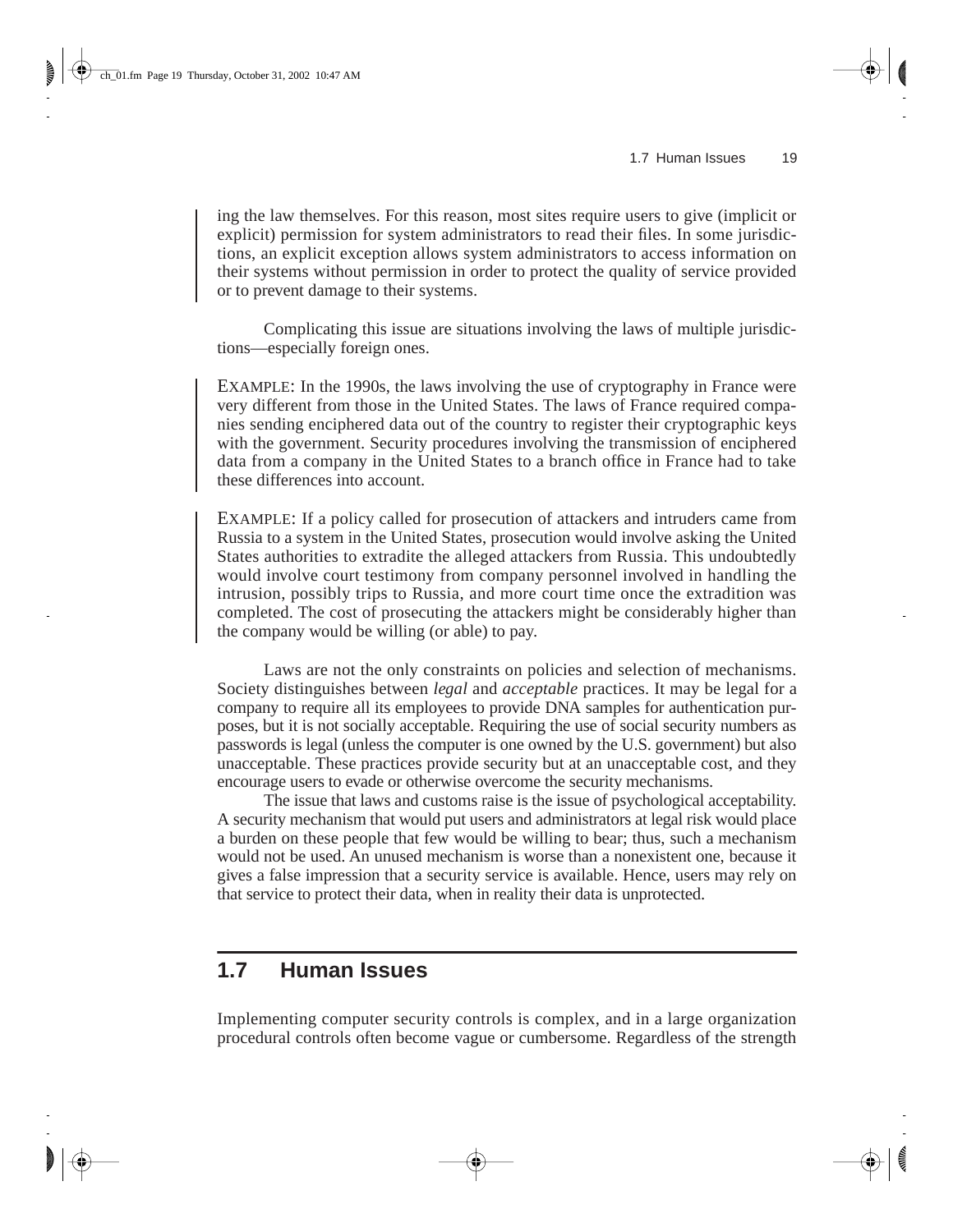of the technical controls, if nontechnical considerations affect their implementation and use, the effect on security can be severe. Moreover, if configured or used incorrectly, even the best security control is useless at best and dangerous at worst. Thus, the designers, implementers, and maintainers of security controls are essential to the correct operation of those controls.

### **1.7.1 Organizational Problems**

Security provides no direct financial rewards to the user. It limits losses, but it also requires the expenditure of resources that could be used elsewhere. Unless losses occur, organizations often believe they are wasting effort related to security. After a loss, the value of these controls suddenly becomes appreciated. Furthermore, security controls often add complexity to otherwise simple operations. For example, if concluding a stock trade takes two minutes without security controls and three minutes with security controls, adding those controls results in a 50% loss of productivity.

Losses occur when security protections are in place, but such losses are expected to be less than they would have been without the security mechanisms. The key question is whether such a loss, combined with the resulting loss in productivity, would be greater than a financial loss or loss of confidence should one of the nonsecured transactions suffer a breach of security.

Compounding this problem is the question of who is responsible for the security of the company's computers. The power to implement appropriate controls must reside with those who are responsible; the consequence of not doing so is that the people who can most clearly see the need for security measures, and who are responsible for implementing them, will be unable to do so. This is simply sound business practice; responsibility without power causes problems in any organization, just as does power without responsibility.

Once clear chains of responsibility and power have been established, the need for security can compete on an equal footing with other needs of the organization. The most common problem a security manager faces is the lack of people trained in the area of computer security. Another common problem is that knowledgeable people are overloaded with work. At many organizations, the "security administrator" is also involved in system administration, development, or some other secondary function. In fact, the security aspect of the job is often secondary. The problem is that indications of security problems often are not obvious and require time and skill to spot. Preparation for an attack makes dealing with it less chaotic, but such preparation takes enough time and requires enough attention so that treating it as a secondary aspect of a job means that it will not be performed well, with the expected consequences.

Lack of resources is another common problem. Securing a system requires resources as well as people. It requires time to design a configuration that will provide an adequate level of security, to implement the configuration, and to administer the system. It requires money to purchase products that are needed to build an adequate security system or to pay someone else to design and implement security mea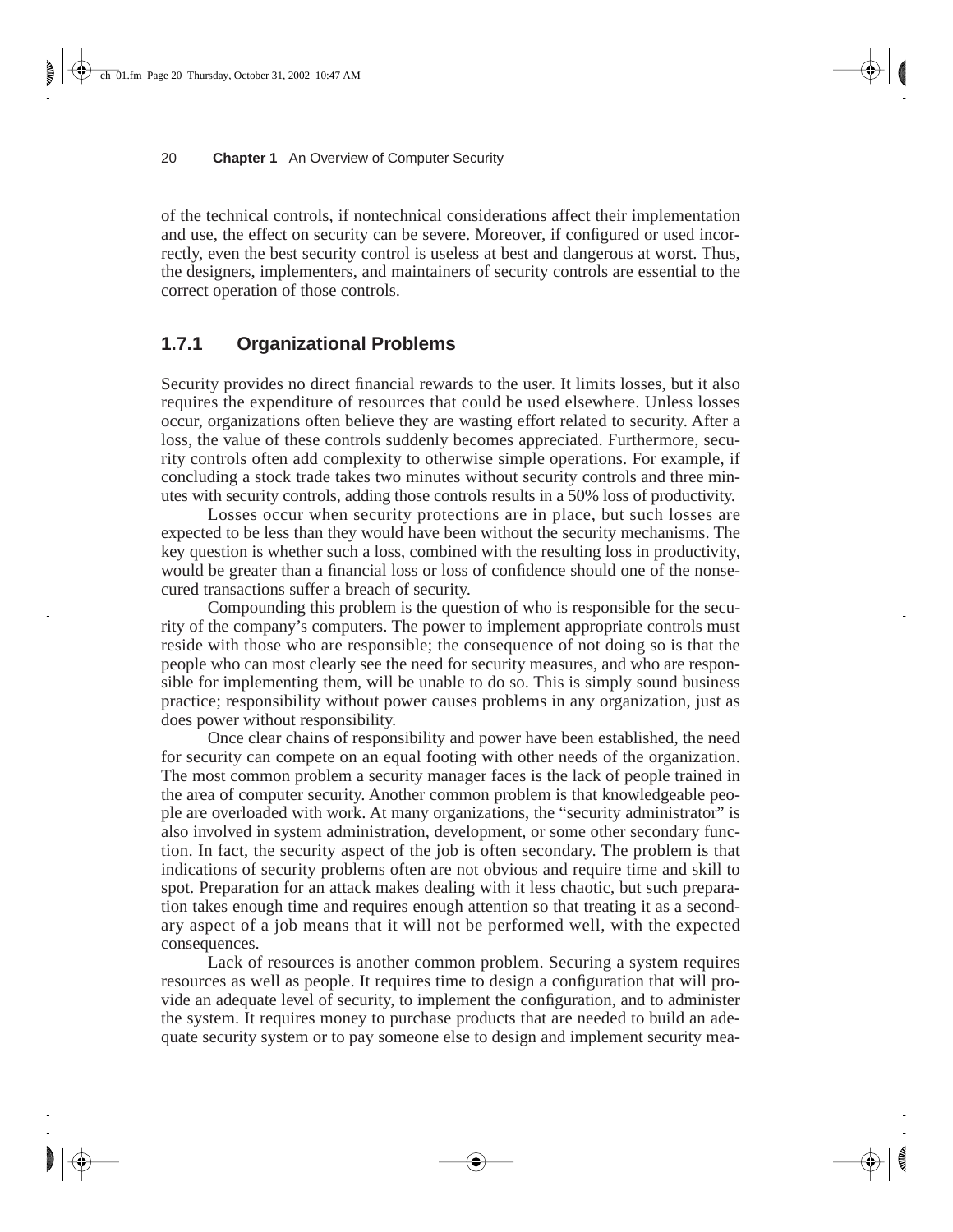sures. It requires computer resources to implement and execute the security mechanisms and procedures. It requires training to ensure that employees understand how to use the security tools, how to interpret the results, and how to implement the nontechnical aspects of the security policy.

### **1.7.2 People Problems**

The heart of any security system is people. This is particularly true in computer security, which deals mainly with technological controls that can usually be bypassed by human intervention. For example, a computer system authenticates a user by asking that user for a secret code; if the correct secret code is supplied, the computer assumes that the user is authorized to use the system. If an authorized user tells another person his secret code, the unauthorized user can masquerade as the authorized user with significantly less likelihood of detection.

People who have some motive to attack an organization and are not authorized to use that organization's systems are called *outsiders* and can pose a serious threat. Experts agree, however, that a far more dangerous threat comes from disgruntled employees and other *insiders* who are authorized to use the computers. Insiders typically know the organization of the company's systems and what procedures the operators and users follow and often know enough passwords to bypass many security controls that would detect an attack launched by an outsider. Insider *misuse* of authorized privileges is a very difficult problem to solve.

Untrained personnel also pose a threat to system security. As an example, one operator did not realize that the contents of backup tapes needed to be verified before the tapes were stored. When attackers deleted several critical system files, she discovered that none of the backup tapes could be read.

System administrators who misread the output of security mechanisms, or do not analyze that output, contribute to the probability of successful attacks against their systems. Similarly, administrators who misconfigure security-related features of a system can weaken the site security. Users can also weaken site security by misusing security mechanisms (such as selecting passwords that are easy to guess).

Lack of training need not be in the technical arena. Many successful break-ins have arisen from the art of *social engineering*. If operators will change passwords based on telephone requests, all an attacker needs to do is to determine the name of someone who uses the computer. A common tactic is to pick someone fairly far above the operator (such as a vice president of the company) and to feign an emergency (such as calling at night and saying that a report to the president of the company is due the next morning) so that the operator will be reluctant to refuse the request. Once the password has been changed to one that the attacker knows, he can simply log in as a normal user. Social engineering attacks are remarkably successful and often devastating.

The problem of misconfiguration is aggravated by the complexity of many security-related configuration files. For instance, a typographical error can disable key protection features. Even worse, software does not always work as advertised.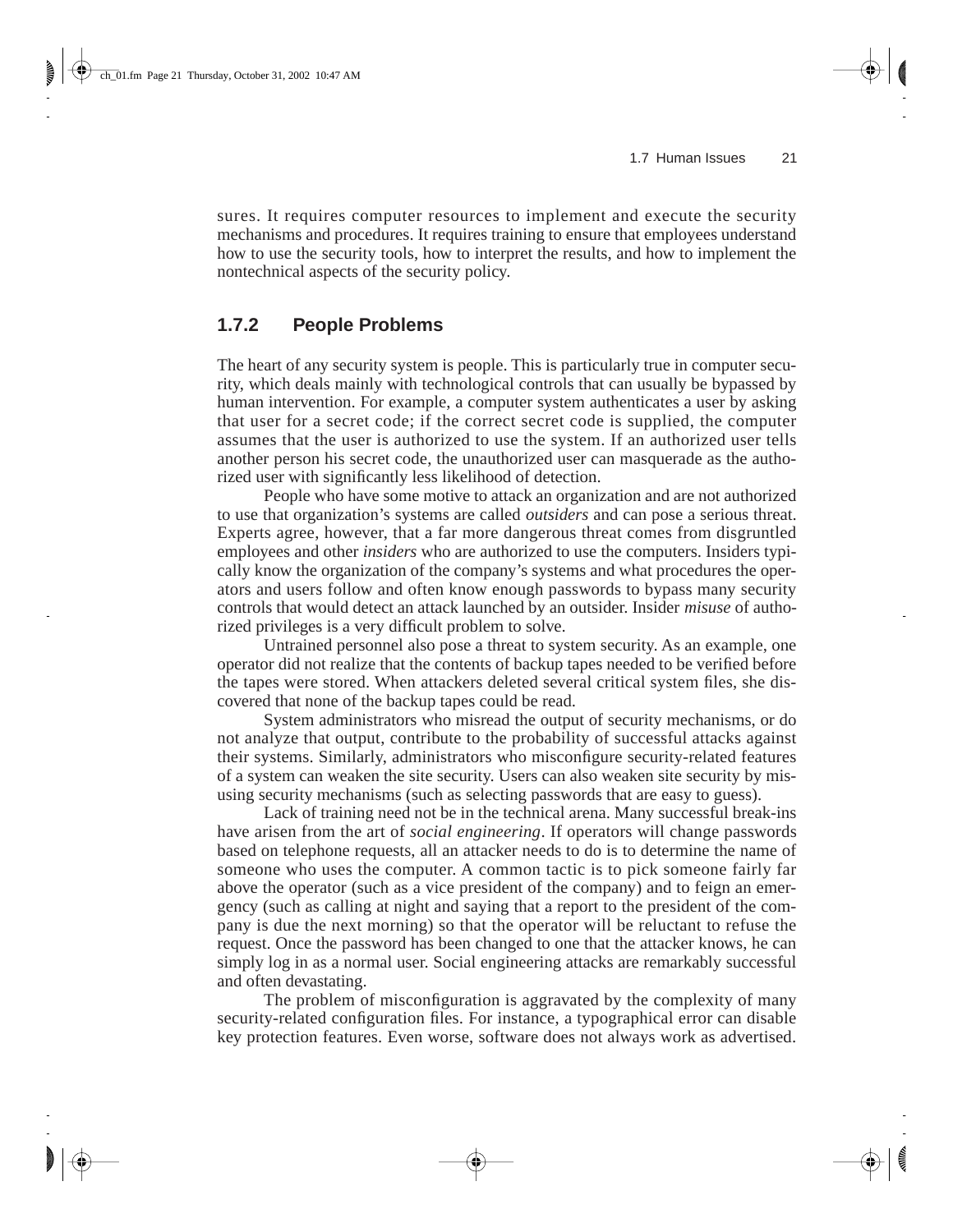One widely used system had a vulnerability that arose when an administrator made too long a list that named systems with access to certain files. Because the list was too long, the system simply assumed that the administrator meant to allow those files to be accessed without restriction on who could access them—exactly the opposite of what was intended.

# **1.8 Tying It All Together**

The considerations discussed above appear to flow linearly from one to the next (see Figure 1–1). Human issues pervade each stage of the cycle. In addition, each stage of the cycle feeds back to the preceding stage, and through that stage to all earlier stages. The operation and maintenance stage is critical to the life cycle. Figure 1–1 breaks it out so as to emphasize the impact it has on all stages. The following example shows the importance of feedback.

EXAMPLE: A major corporation decided to improve its security. It hired consultants, determined the threats, and created a policy. From the policy, the consultants derived several specifications that the security mechanisms had to meet. They then developed a design that would meet the specifications.

During the implementation phase, the company discovered that employees could connect modems to the telephones without being detected. The design required



**Figure 1–1 The security life cycle.**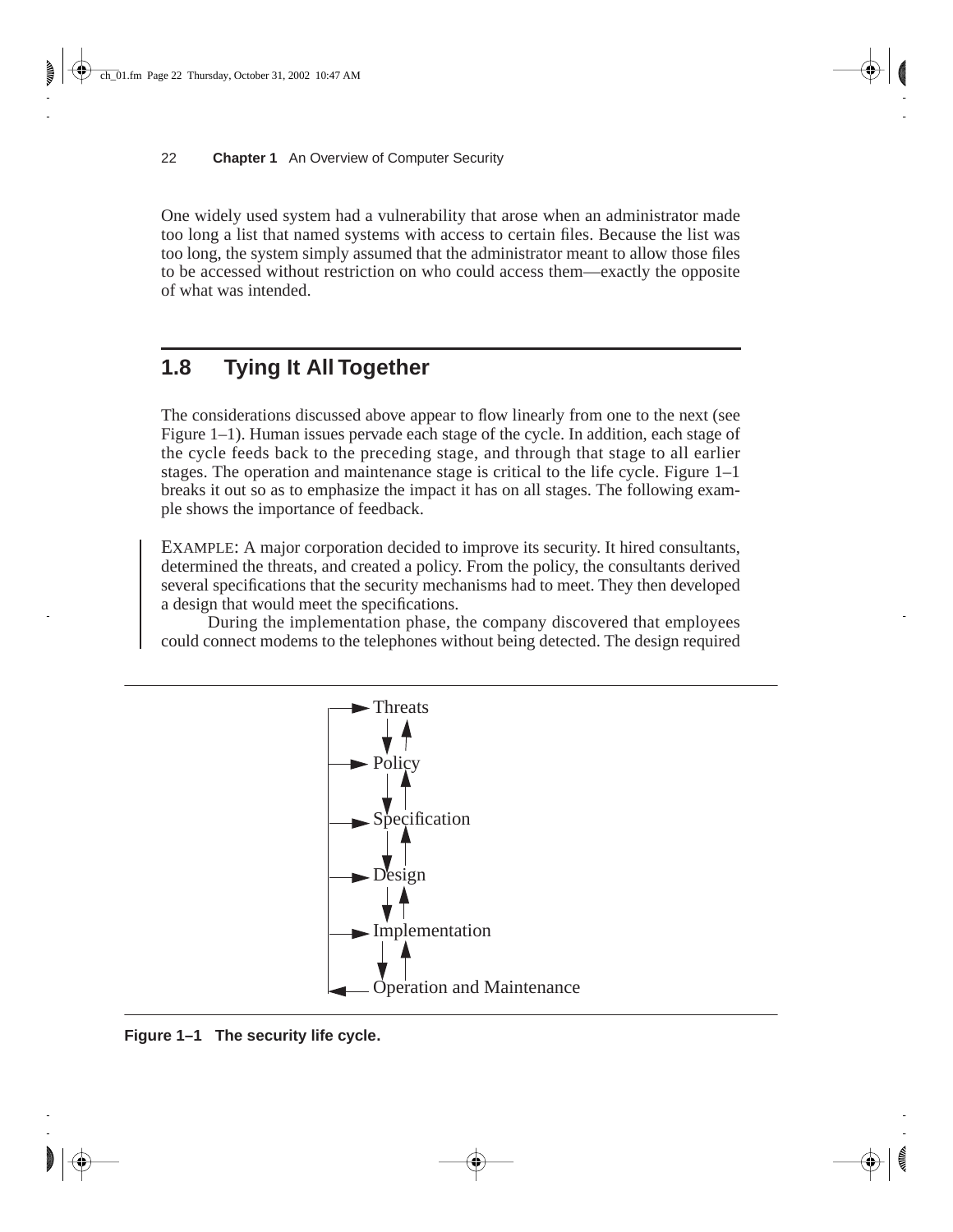1.9 Summary 23

all incoming connections to go through a firewall. The design had to be modified to divide systems into two classes: systems connected to "the outside," which were put outside the firewall; and all other systems, which were put behind the firewall. The design needed other modifications as well.

When the system was deployed, the operation and maintenance phase revealed several unexpected threats. The most serious was that systems were repeatedly misconfigured to allow sensitive data to be sent across the Internet in the clear. The implementation made use of cryptographic software very difficult. Once this problem had been remedied, the company discovered that several "trusted" hosts (those allowed to log in without authentication) were physically outside the control of the company. This violated policy, but for commercial reasons the company needed to continue to use these hosts. The policy element that designated these systems as "trusted" was modified. Finally, the company detected proprietary material being sent to a competitor over electronic mail. This added a threat that the company had earlier discounted. The company did not realize that it needed to worry about insider attacks.

Feedback from operation is critical. Whether or not a program is tested or proved to be secure, operational environments always introduce unexpected problems or difficulties. If the assurance (specification, design, implementation, and testing/proof) phase is done properly, the extra problems and difficulties are minimal. The analysts can handle them, usually easily and quickly. If the assurance phase has been omitted or done poorly, the problems may require a complete reevaluation of the system. The tools used for the feedback include auditing, in which the operation of the system is recorded and analyzed so that the analyst can determine what the problems are.

# **1.9 Summary**

Computer security depends on many aspects of a computer system. The threats that a site faces, and the level and quality of the countermeasures, depend on the quality of the security services and supporting procedures. The specific mix of these attributes is governed by the site security policy, which is created after careful analysis of the value of the resources on the system or controlled by the system and of the risks involved.

Underlying all this are key assumptions describing what the site and the system accept as true or trustworthy; understanding these assumptions is the key to analyzing the strength of the system's security. This notion of "trust" is the central notion for computer security. If trust is well placed, any system can be made acceptably secure. If it is misplaced, the system cannot be secure in any sense of the word.

Once this is understood, the reason that people consider security to be a relative attribute is plain. Given enough resources, an attacker can often evade the security procedures and mechanisms that are in place. Such a desire is tempered by the cost of the attack, which in some cases can be very expensive. If it is less expensive to regenerate the data than to launch the attack, most attackers will simply regenerate the data.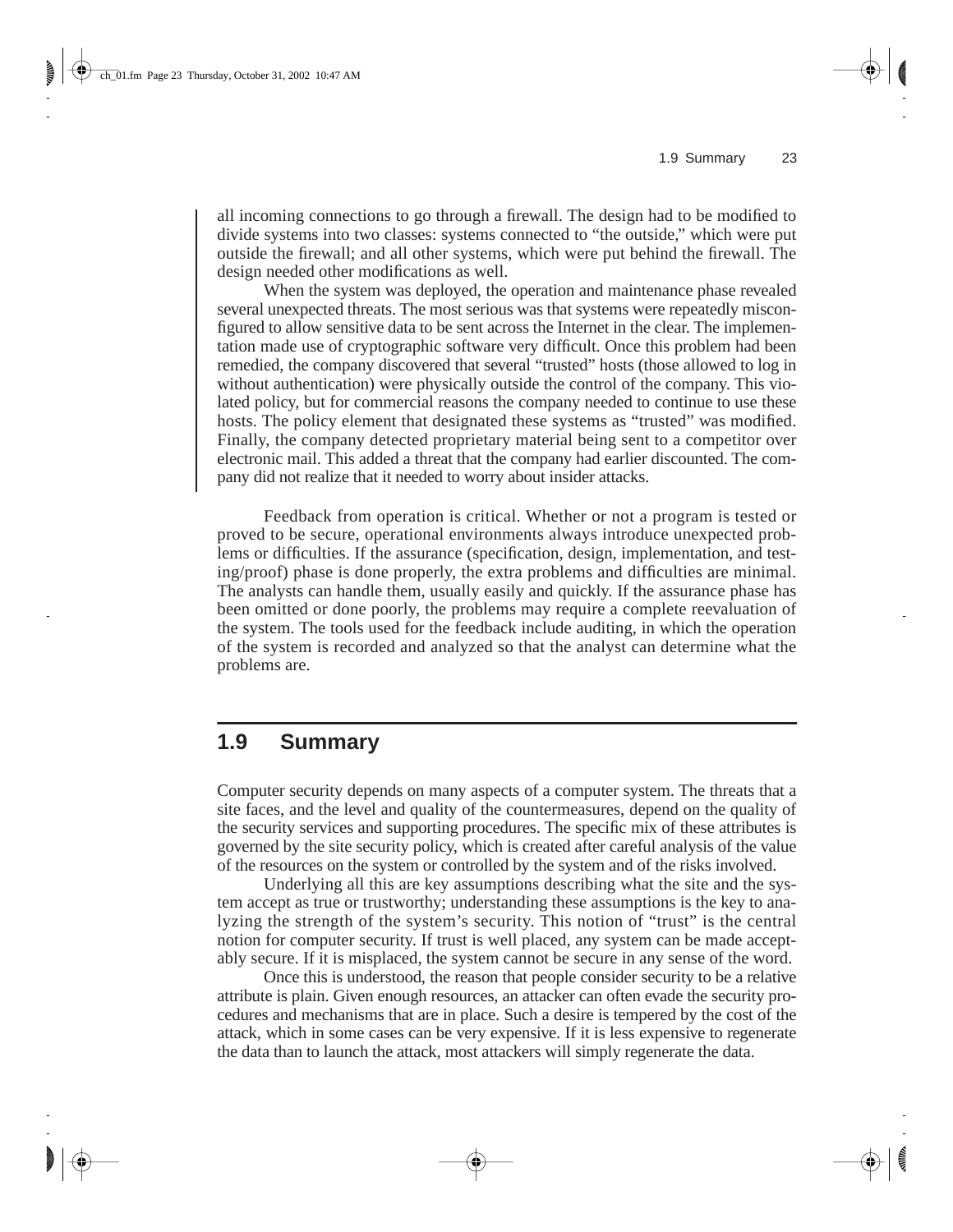This chapter has laid the foundation for what follows. All aspects of computer security begin with the nature of threats and countering security services. In future chapters, we will build on these basic concepts.

# **1.10 Research Issues**

Future chapters will explore research issues in the technical realm. However, other, nontechnical issues affect the needs and requirements for technical solutions, and research into these issues helps guide research into technical areas.

A key question is how to quantify risk. The research issue is how to determine the effects of a system's vulnerabilities on its security. For example, if a system can be compromised in any of 50 ways, how can a company compare the costs of the procedures (technical and otherwise) needed to prevent the compromises with the costs of detecting the compromises, countering them, and recovering from them? Many methods assign weights to the various factors, but these methods are *ad hoc*. A rigorous technique for determining appropriate weights has yet to be found.

The relationships of computer security to the political, social, and economic aspects of the world are not well understood. How does the ubiquity of the Internet change a country's borders? If someone starts at a computer in France, transits networks that cross Switzerland, Germany, Poland, Norway, Sweden, and Finland, and launches an attack on a computer in Russia, who has jurisdiction? How can a country limit the economic damage caused by an attack on its computer networks? How can attacks be traced to their human origins?

This chapter has also raised many technical questions. Research issues arising from them will be explored in future chapters.

# **1.11 Further Reading**

Risk analysis arises in a variety of contexts. Molak [725] presents essays on risk management and analysis in a variety of fields. Laudan [610] provides an enjoyable introduction to the subject. Neumann [772] discusses the risks of technology and recent problems. Software safety (Leveson [622]) requires an understanding of the risks posed in the environment. Peterson [804] discusses many programming errors in a readable way. All provide insights into the problems that arise in a variety of environments.

Many authors recount stories of security incidents. The earliest, Parker's wonderful book [799], discusses motives and personalities as well as technical details. Stoll recounts the technical details of uncovering an espionage ring that began as the result of a 75¢ accounting error [973, 975]. Hafner and Markoff describe the same episode in a study of "cyberpunks" [432]. The Internet worm [322, 432, 845, 953]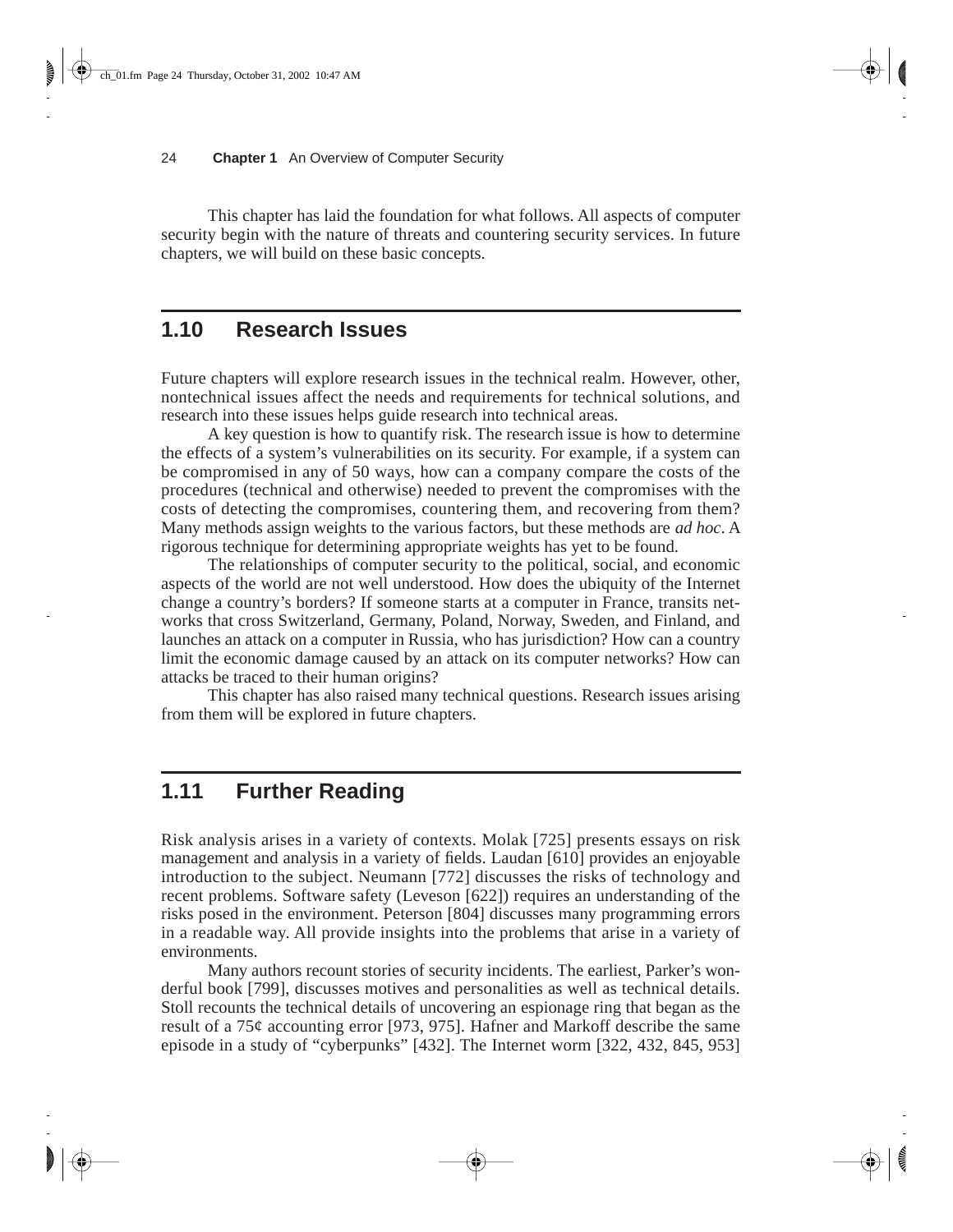1.12 Exercises 25

brought the problem of computer security into popular view. Numerous other incidents [374, 432, 642, 914, 931, 968] have heightened public awareness of the problem.

Several books [59, 61, 824, 891] discuss computer security for the layperson. These works tend to focus on attacks that are visible or affect the end user (such as pornography, theft of credit card information, and deception). They are worth reading for those who wish to understand the results of failures in computer security.

# **1.12 Exercises**

- 1. Classify each of the following as a violation of confidentiality, of integrity, of availability, or of some combination thereof.
	- a. John copies Mary's homework.
	- b. Paul crashes Linda's system.
	- c. Carol changes the amount of Angelo's check from \$100 to \$1,000.
	- d. Gina forges Roger's signature on a deed.
	- e. Rhonda registers the domain name "AddisonWesley.com" and refuses to let the publishing house buy or use that domain name.
	- f. Jonah obtains Peter's credit card number and has the credit card company cancel the card and replace it with another card bearing a different account number.
	- g. Henry spoofs Julie's IP address to gain access to her computer.
- 2. Identify mechanisms for implementing the following. State what policy or policies they might be enforcing.
	- a. A password changing program will reject passwords that are less than five characters long or that are found in the dictionary.
	- b. Only students in a computer science class will be given accounts on the department's computer system.
	- c. The login program will disallow logins of any students who enter their passwords incorrectly three times.
	- d. The permissions of the file containing Carol's homework will prevent Robert from cheating and copying it.
	- e. When World Wide Web traffic climbs to more than 80% of the network's capacity, systems will disallow any further communications to or from Web servers.
	- f. Annie, a systems analyst, will be able to detect a student using a program to scan her system for vulnerabilities.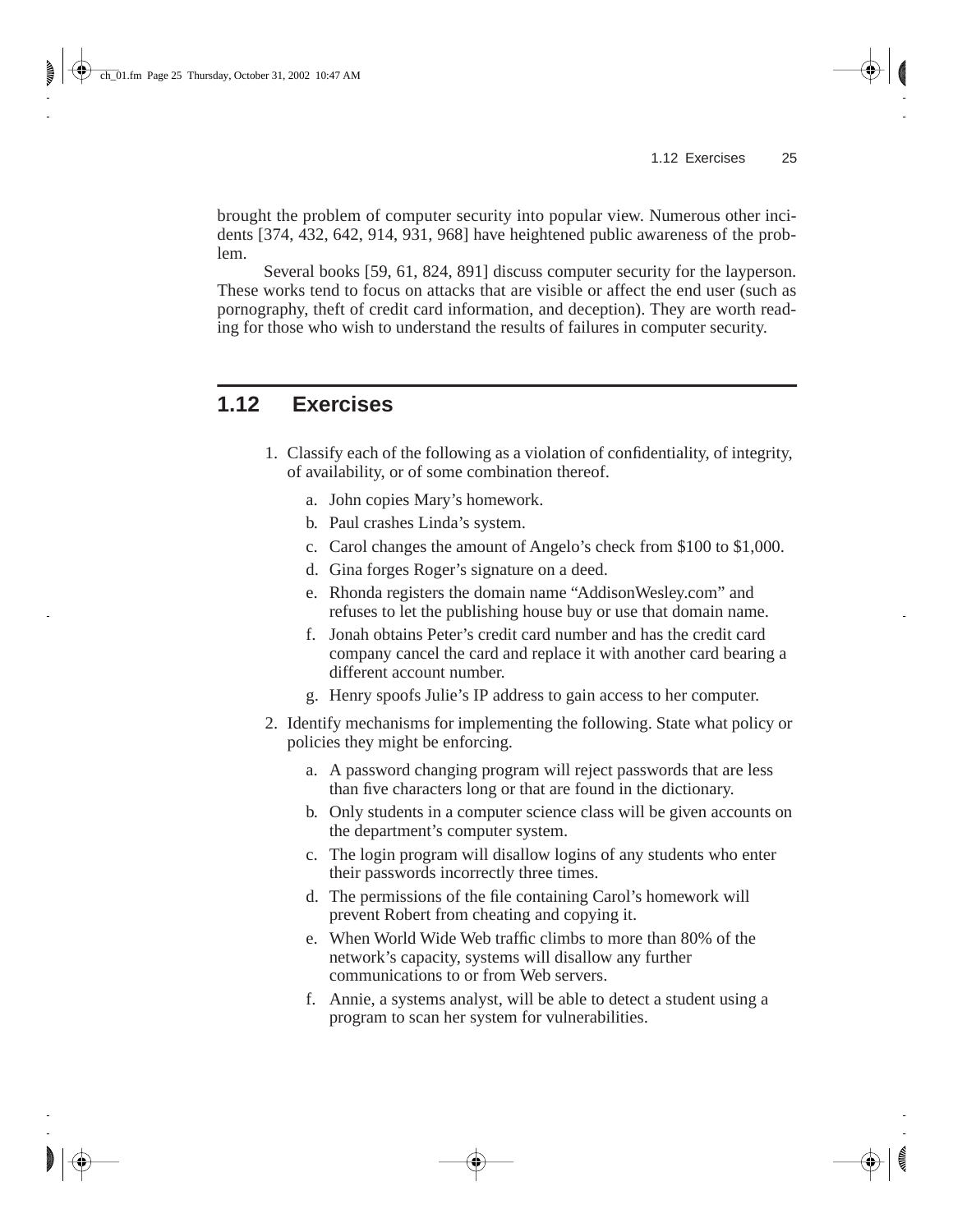- g. A program used to submit homework will turn itself off just after the due date.
- 3. The aphorism "security through obscurity" suggests that hiding information provides some level of security. Give an example of a situation in which hiding information does not add appreciably to the security of a system. Then give an example of a situation in which it does.
- 4. Give an example of a situation in which a compromise of confidentiality leads to a compromise in integrity.
- 5. Show that the three security services—confidentiality, integrity, and availability—are sufficient to deal with the threats of disclosure, disruption, deception, and usurpation.
- 6. In addition to mathematical and informal statements of policy, policies can be implicit (not stated). Why might this be done? Might it occur with informally stated policies? What problems can this cause?
- 7. For each of the following statements, give an example of a situation in which the statement is true.
	- a. Prevention is more important than detection and recovery.
	- b. Detection is more important than prevention and recovery.
	- c. Recovery is more important than prevention and detection.
- 8. Is it possible to design and implement a system in which *no* assumptions about trust are made? Why or why not?
- 9. Policy restricts the use of electronic mail on a particular system to faculty and staff. Students cannot send or receive electronic mail on that host. Classify the following mechanisms as secure, precise, or broad.
	- a. The electronic mail sending and receiving programs are disabled.
	- b. As each letter is sent or received, the system looks up the sender (or recipient) in a database. If that party is listed as faculty or staff, the mail is processed. Otherwise, it is rejected. (Assume that the database entries are correct.)
	- c. The electronic mail sending programs ask the user if he or she is a student. If so, the mail is refused. The electronic mail receiving programs are disabled.
- 10. Consider a very high-assurance system developed for the military. The system has a set of specifications, and both the design and implementation have been proven to satisfy the specifications. What questions should school administrators ask when deciding whether to purchase such a system for their school's use?
- 11. How do laws protecting privacy impact the ability of system administrators to monitor user activity?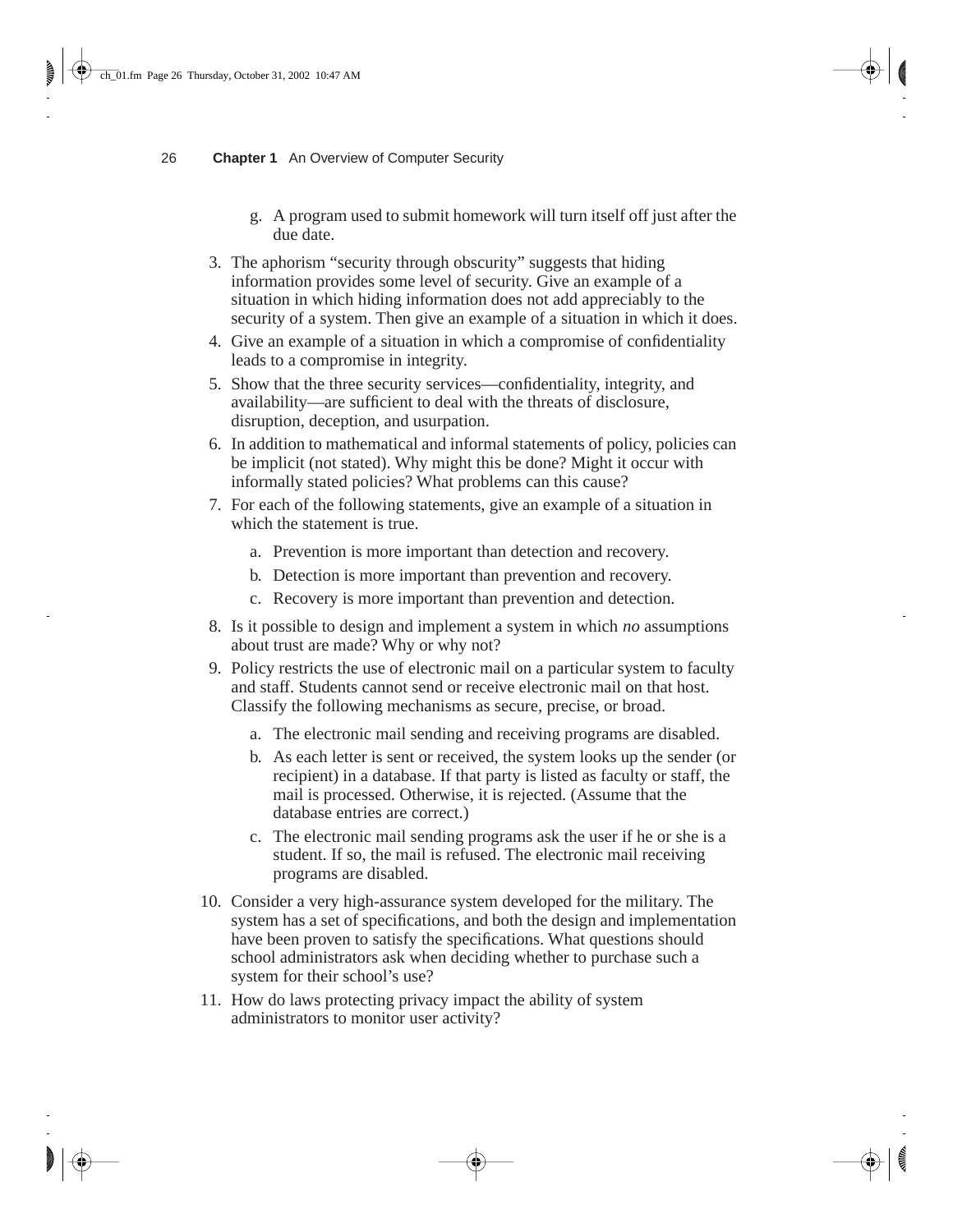1.12 Exercises 27

- 12. Computer viruses are programs that, among other actions, can delete files without a user's permission. A U.S. legislator wrote a law banning the deletion of any files from computer disks. What was the problem with this law from a computer security point of view? Specifically, state which security service would have been affected if the law had been passed.
- 13. Users often bring in programs or download programs from the Internet. Give an example of a site for which the benefits of allowing users to do this outweigh the dangers. Then give an example of a site for which the dangers of allowing users to do this outweigh the benefits.
- 14. A respected computer scientist has said that no computer can ever be made perfectly secure. Why might she have said this?
- 15. An organization makes each lead system administrator responsible for the security of the system he or she runs. However, the management determines what programs are to be on the system and how they are to be configured.
	- a. Describe the security problem(s) that this division of power would create.
	- b. How would you fix them?
- 16. The president of a large software development company has become concerned about competitors learning proprietary information. He is determined to stop them. Part of his security mechanism is to require all employees to report any contact with employees of the company's competitors, even if it is purely social. Do you believe this will have the desired effect? Why or why not?
- 17. The police and the public defender share a computer. What security problems does this present? Do you feel it is a reasonable cost-saving measure to have all public agencies share the same (set of) computers?
- 18. Companies usually restrict the use of electronic mail to company business but do allow minimal use for personal reasons.
	- a. How might a company detect excessive personal use of electronic mail, other than by reading it? (*Hint*: Think about the personal use of a company telephone.)
	- b. Intuitively, it seems reasonable to ban *all* personal use of electronic mail on company computers. Explain why most companies do not do this.
- 19. Argue for or against the following proposition. Ciphers that the government cannot cryptanalyze should be outlawed. How would your argument change if such ciphers could be used provided that the users registered the keys with the government?
- 20. For many years, industries and financial institutions hired people who broke into their systems once those people were released from prison. Now, such a conviction tends to prevent such people from being hired.